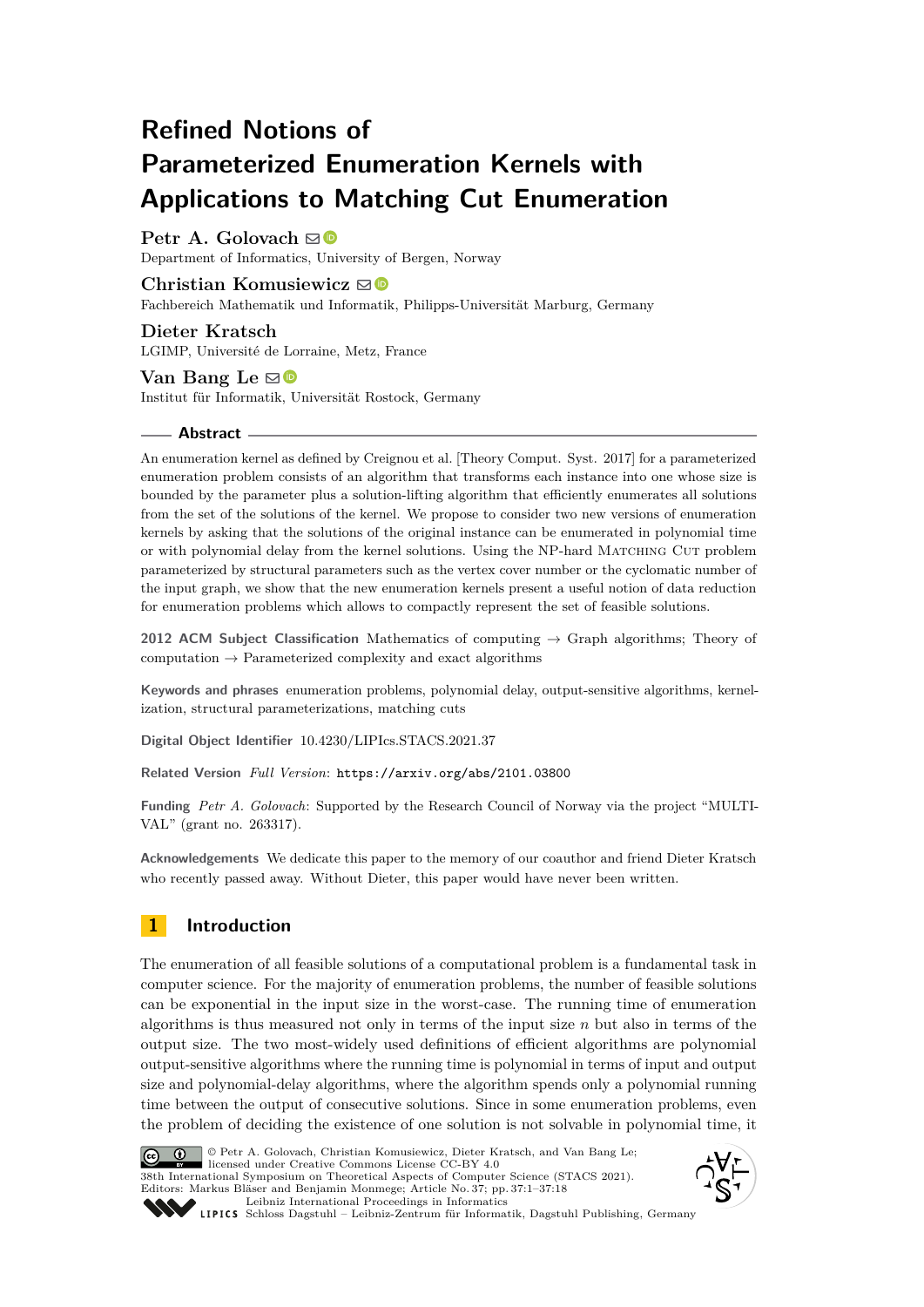## **37:2 Parameterized Enumeration Kernels and Matching Cuts**

was proposed to allow FPT algorithms that have running time or delay  $f(k) \cdot n^{O(1)}$  for some problem-specific parameter *k* [\[9,](#page-16-0) [11,](#page-16-1) [12,](#page-16-2) [14,](#page-16-3) [31\]](#page-17-0). Naturally, FPT-enumeration algorithms are based on extensions of standard techniques in FPT algorithms such as bounded-depth search trees [\[11,](#page-16-1) [12,](#page-16-2) [14\]](#page-16-3) or color coding [\[31\]](#page-17-0).

An important technique for obtaining FPT algorithms for decision problems is *kernelization* [\[10,](#page-16-4) [15,](#page-16-5) [28\]](#page-17-1), where the idea is to shrink the input instance in polynomial time to an equivalent instance whose size depends only on the parameter *k*. In fact, a parameterized problem admits an FPT algorithm if and only if it admits a kernelization. It seems particularly intriguing to use kernelization for enumeration problems as a small kernel can be seen as a compact representation of the set of feasible solutions. The first notion of kernelization in the context of enumeration problems were the *full kernels* defined by Damaschke [\[11\]](#page-16-1). Informally, a full kernel for an instance of an enumeration problem is a subinstance that contains all minimal solutions of size at most *k*. This definition is somewhat restrictive since it is tied to subset minimization problems parameterized by the solution size parameter *k*. Nevertheless, full kernels have been obtained for some problems [\[12,](#page-16-2) [16,](#page-16-6) [26,](#page-17-2) [35\]](#page-17-3).

To overcome the restrictions of full kernels, Creignou et al. [\[9\]](#page-16-0) proposed *enumeration kernels*. Informally, an enumeration kernel for a parameterized enumeration problem is an algorithm that replaces the input instance by one whose size is bounded by the parameter and which has the property that the solutions of the original instance can be computed by listing the solutions of the kernel and using an efficient *solution-lifting algorithm* that outputs for each solution of the kernel a set of solutions of the original instance. In the definition of Creignou et al. [\[9\]](#page-16-0), the solution-lifting algorithm may be an FPT-delay algorithm, that is, an algorithm with  $f(k) \cdot n^{O(1)}$  delay where *n* is the overall input size. We find that this time bound is too weak, because it essentially implies that every enumeration problem that can be solved with FPT-delay admits an enumeration kernel of *constant* size. Essentially, this means that the solution-lifting algorithm is so powerful that it can enumerate all solutions while ignoring the kernel. Motivated by this observation and the view of kernels as compact representations of the solution set, we modify the original definition of enumeration kernels [\[9\]](#page-16-0).

**Our results.** We present two new notions of efficient enumeration kernels by replacing the demand for FPT-delay algorithms by a demand for polynomial-time enumeration algorithms or polynomial-delay algorithms, respectively. We call the two resulting notions of enumeration kernelization *fully-polynomial enumeration kernels* and *polynomial-delay enumeration kernels*. Our paper aims at showing that these two new definitions present a sweet spot between the notion of full kernels, which is too strict for some applications, and enumeration kernels, which are too lenient in some sense. We first show that the two new definitions capture the class of efficiently enumerable problems in the sense that a problem has a fully-polynomial (a polynomial-delay) enumeration kernel if and only if it has an FPT-enumeration algorithm (an FPT-delay enumeration algorithm). Moreover, the kernels have constant size if and only if the problems have polynomial-time (polynomial-delay) enumeration algorithms. Thus, the new definitions correspond to the case of problem kernels for decision problems, which are in FPT if and only if they have kernels and which can be solved in polynomial time if and only if they have kernels of constant size (see, e.g.  $[10, Chapter 2]$  $[10, Chapter 2]$  or  $[15, Chapter 1]$  $[15, Chapter 1]$ ).

We then apply both types of kernelizations to the enumeration of matching cuts. A matching cut of a graph *G* is the set of edges  $M = E(A, B)$  for a partition  $\{A, B\}$  of  $V(G)$ forming a matching. We investigate the problems of enumerating all minimal, all maximal, or all matching cuts of a graph. We refer to these problems as Enum Minimal MC, Enum Maximal MC, and Enum MC, respectively. These matching cut problems constitute a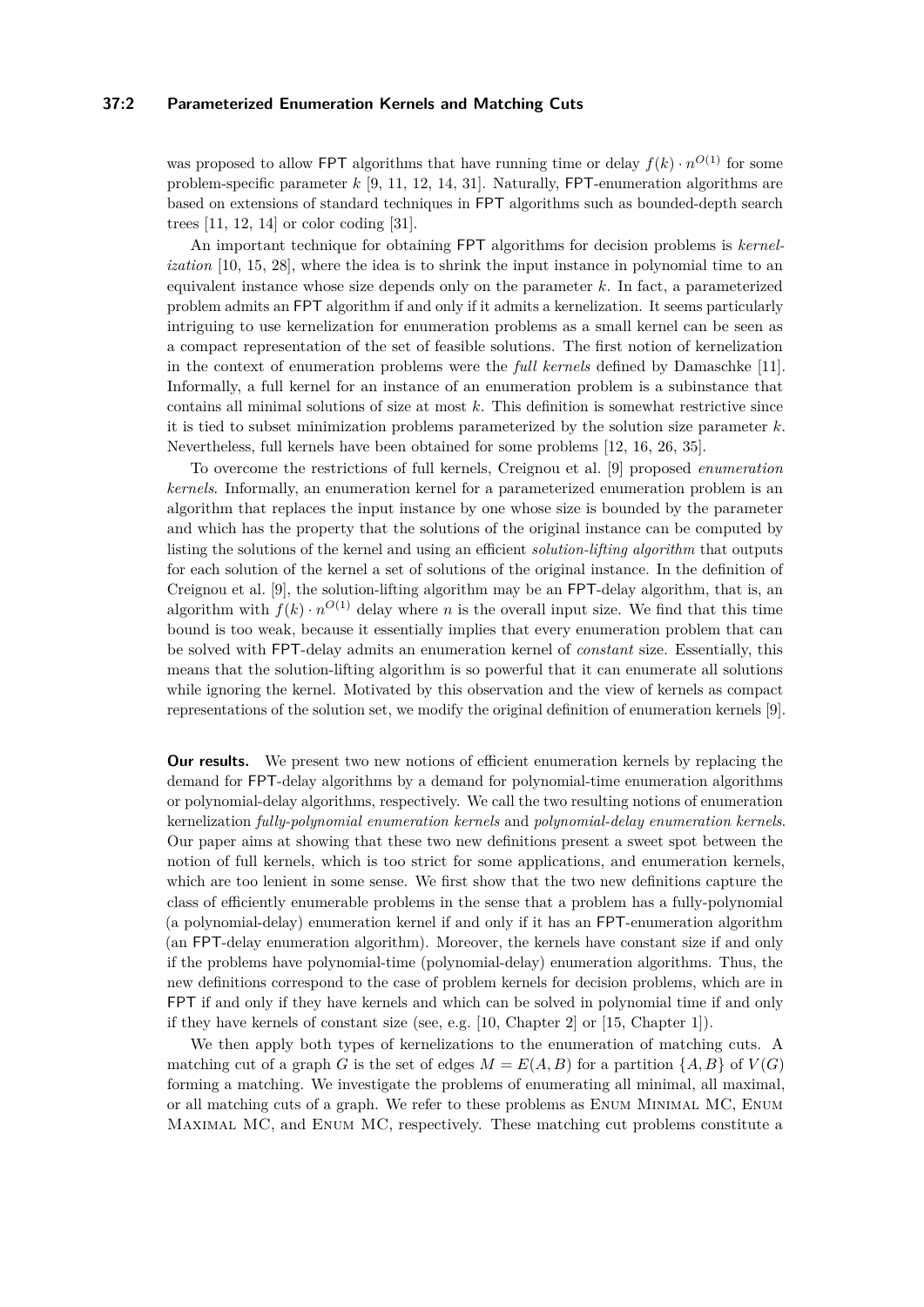very suitable study case for enumeration kernels, since it is NP-hard to decide whether a graph has a matching cut [\[7\]](#page-16-7) and therefore, they do not admit polynomial output-sensitive algorithms. We consider all three problems with respect to structural parameterizations such as the vertex cover number, the modular width, or the cyclomatic number of the input graph. The choice of these parameters is motivated by the fact that neither problem admits an enumeration kernel of polynomial size for the more general structural parameterizations by the treewidth or cliquewidth up to some natural complexity assumptions (see Proposition [5\)](#page-7-0). Table [1](#page-2-0) summarizes the results. Due to space constraints some results and proofs are either omitted or just sketched. We refer to the full version [\[20\]](#page-16-8) for the details.

<span id="page-2-0"></span>**Table 1** An overview of our results. Herein, "kernel" means fully-polynomial enumeration kernel, "del-kernel" means polynomial-delay enumeration kernel and "bi" means bijective enumeration kernel (a slight generalization of full kernels), a  $(\star)$  means that the lower bound assumes NP  $\nsubseteq$  coNP/ poly, "?" means open status. We use (∗) for statements whose proofs are omitted in this extended abstract (see [\[20\]](#page-16-8) for the proofs). The cyclomatic number is also known as the feedback edge number.

| Parameter $k$     | ENUM MC                                | ENUM MINIMAL MC                        | ENUM MAXIMAL MC                         |
|-------------------|----------------------------------------|----------------------------------------|-----------------------------------------|
| treewidth $\&$    | No poly-size del-                      | No poly-size del-                      | No poly-size del-                       |
| cliquewidth       | kernel $(\star)$ (Prop. 5)             | kernel $(\star)$ (Prop. 5)             | kernel $(\star)$ (Prop. 5)              |
| vertex cover $\&$ | size- $\mathcal{O}(k^2)$ del-kernel    | size- $\mathcal{O}(k^2)$ kernel        | size- $\mathcal{O}(k^2)$ del-kernel     |
| twin-cover        | (Theorems 11 $\&$ 12)                  | (Theorems 11 $\&$ 12)                  | (Theorems 11 $\&$ 12)                   |
| number            | No kernel                              |                                        | No kernel                               |
| neighborhood      | size- $\mathcal{O}(k)$ del-kernel (*)  | size- $\mathcal{O}(k)$ kernel $(*)$    | size- $\mathcal{O}(k)$ del-kernel $(*)$ |
| diversity         | No kernel $(*)$                        |                                        | No kernel $(*)$                         |
| modular width     |                                        | $\mathcal{O}(k)$ -kernel (*)           | ?                                       |
| cyclomatic        | size- $\mathcal{O}(k)$ del-kernel      | size- $\mathcal{O}(k)$ del-kernel      |                                         |
| number            | (Theorem $13$ )                        | (Theorem $13$ )                        | ?                                       |
|                   | No kernel                              |                                        |                                         |
| clique partition  | size- $\mathcal{O}(k^3)$ bi kernel (*) | size- $\mathcal{O}(k^3)$ bi kernel (*) | size- $\mathcal{O}(k^3)$ bi kernel (*)  |
| number            |                                        |                                        |                                         |

To discuss some of our results and their implication for enumeration kernels in general more precisely, consider Enum MC, Enum Minimal MC, and Enum Maximal MC parameterized by the vertex cover number. We show that Enum Minimal MC admits a fully-polynomial enumeration kernel of polynomial size. As it can be seen that the problem has no full kernel, we obtain that there are natural enumeration problems with a fullypolynomial enumeration kernel that have no full kernel (not even one of super-polynomial size). Then, we show that Enum MC and Enum Maximal MC admit polynomial-delay enumeration kernels but have no fully-polynomial enumeration kernels. Thus, there are natural enumeration problems with polynomial-delay enumeration kernels that do not admit fully-polynomial enumeration kernels (not even one of super-polynomial size).

We also prove a tight upper bound  $F(n+1) - 1$  for the maximum number of matching cuts of an *n*-vertex graph, where  $F(n)$  is the *n*-th Fibonacci number and show that all matching cuts can be enumerated in  $\mathcal{O}^*(F(n)) = \mathcal{O}^*(1.6181^n)$  time (Theorem [6\)](#page-7-1).

**Related work.** The current-best exact decision algorithm for MATCHING CUT, the problem of deciding whether a given graph *G* has a matching cut, has a running time of  $O(1.328^n)$ where *n* is the number of vertices in  $G$  [\[25\]](#page-17-4). Faster exact algorithms can be obtained for the case when the minimum degree is large [\[23\]](#page-16-9). Matching Cut has FPT-algorithms for the maximum cut size  $k$  [\[21\]](#page-16-10), the vertex cover number of  $G$  [\[27\]](#page-17-5), and weaker parameters such as the twin-cover number [\[1\]](#page-15-0) or the cluster vertex deletion number [\[25\]](#page-17-4).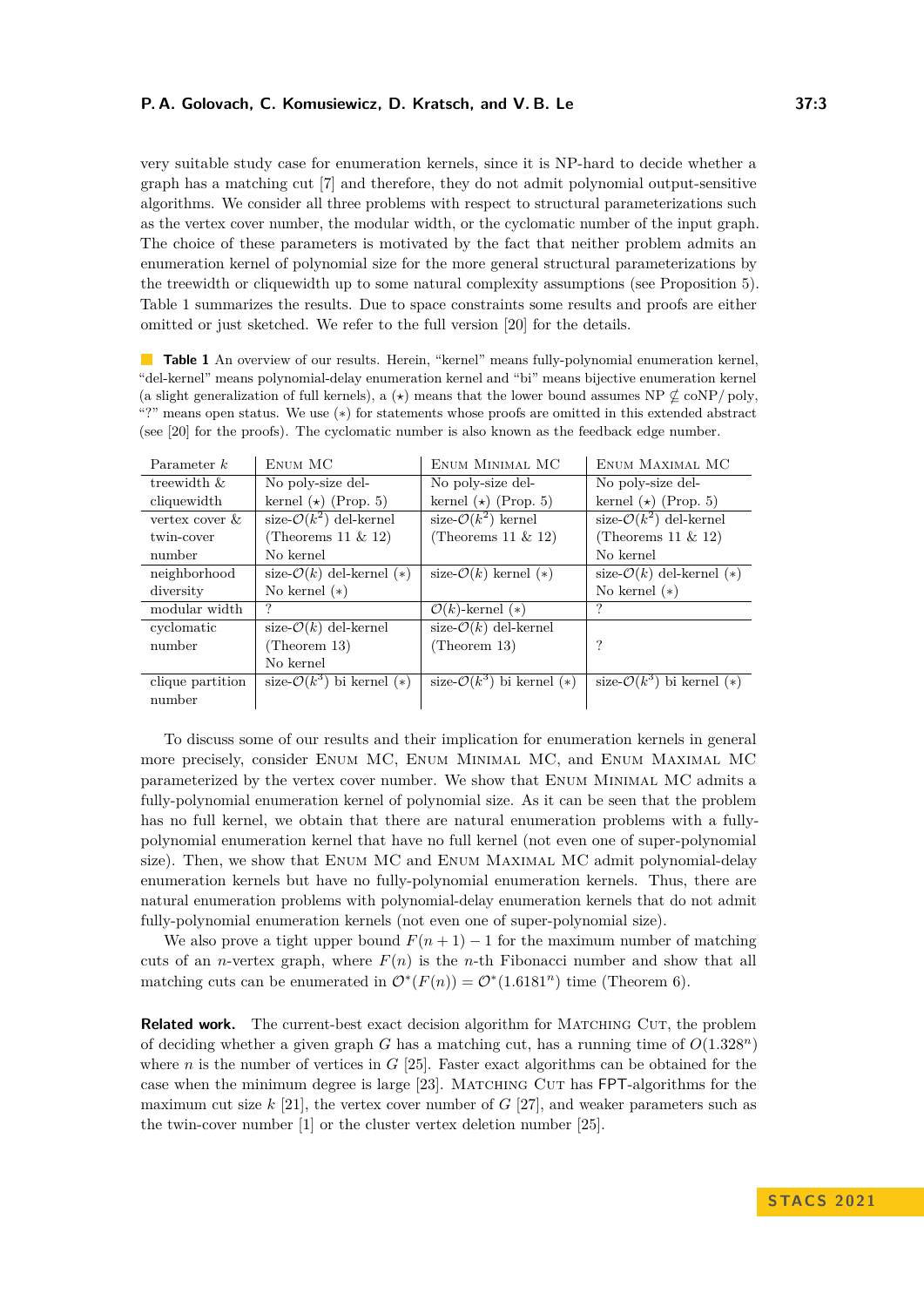## **37:4 Parameterized Enumeration Kernels and Matching Cuts**

For an overview of enumeration algorithms, refer to the survey of Wasa [\[37\]](#page-17-6). A broader discussion of parameterized enumeration is given by Meier [\[32\]](#page-17-7). A different extension of enumeration kernels are *advice enumeration kernels* [\[2\]](#page-15-1). In these kernels, the solution-lifting algorithm does not need the whole input but only a possibly smaller advice. A further loosely connected extension of standard kernelization are *lossy kernels* which are used for optimization problems [\[29\]](#page-17-8); the common thread is that both definitions use a solution-lifting algorithm for recovering solutions of the original instance.

**Graph notation.** All graphs considered in this paper are finite undirected graphs without loops or multiple edges. We follow the standard graph-theoretic notation and terminology and refer to the book of Diestel [\[13\]](#page-16-11) for basic definitions. For each of the graph problems considered in this paper, we let  $n = |V(G)|$  and  $m = |E(G)|$  denote the number of vertices and edges, respectively, of the input graph *G* if it does not create confusion. For a graph *G* and a subset  $X \subseteq V(G)$  of vertices, we write  $G[X]$  to denote the subgraph of G induced by *X*. For a set of vertices *X*,  $G - X$  denotes the graph obtained by deleting the vertices of *X*, that is,  $G - X = G[V(G) \setminus X]$ ; for a vertex *v*, we write  $G - v$  instead of  $G - \{v\}$ . Similarly, for a set of edges *A* (an edge *e*, respectively),  $G - A$  ( $G - e$ , respectively) denotes the graph obtained by the deletion of the edges of *A* (the edge *e*, respectively). For a vertex *v*, we denote by  $N_G(v)$  the *(open) neighborhood* of *v*, i.e., the set of vertices that are adjacent to *v* in *G*. We use  $N_G[v]$  to denote the *closed neighborhood*  $N_G(v) \cup \{v\}$  of *v*. For  $X \subseteq V(G)$ ,  $N_G[X] = \bigcup_{v \in X} N_G[v]$  and  $N_G(X) = N_G[X] \setminus X$ . For disjoint sets of vertices *A* and *B* of a graph *G*,  $E_G(A, B) = \{uv \mid u \in A, v \in B\}$ . We may omit subscripts in the above notation if it does not create confusion. We use  $P_n$ ,  $C_n$ , and  $K_n$  to denote the *n*-vertex path, cycle, and complete graph, respectively. We write  $G + H$  to denote the *disjoint union* of  $G$  and  $H$ , and we use *kG* to denote the disjoint union of *k* copies of *G*.

In a graph *G*, a *cut* is a partition  $\{A, B\}$  of  $V(G)$ , and we say that  $E_G(A, B)$  is an *edge cut*. A *matching* is an edge set in which no two of the edges have a common end-vertex; note that we allow empty matchings. A *matching cut* is a (possibly empty) edge set being an edge cut and a matching. We underline that by our definition, a matching cut is a set of edges, as sometimes in the literature (see, e.g., [\[7,](#page-16-7) [22\]](#page-16-12)) a matching cut is defined as a partition  $\{A, B\}$  of the vertex set such that  $E(A, B)$  is a matching. While the two variants of the definitions are equivalent, say when the decision variant of the matching cut problem is considered, this is not the case in enumeration and counting when we deal with disconnected graphs. For example, the empty graph on *n* vertices has  $2^{n-1} - 1$  partitions  $\{A, B\}$  which all correspond to exactly one matching cut in the sense of our definition, namely  $M = \emptyset$ . matching cut *M* of *G* is *(inclusion) minimal* (*maximal*, respectively) if *G* has no matching cut  $M' \subset M$  ( $M' \supset M$ , respectively). Notice that a disconnected graph has exactly one minimal matching cut which is the empty set.

## **2 Parameterized Enumeration and Enumeration Kernels**

We use the framework for parameterized enumeration proposed by Creignou et al. [\[9\]](#page-16-0). An *enumeration problem* (over a finite alphabet  $\Sigma$ ) is a tuple  $\Pi = (L, \text{Sol})$  such that (i)  $L \subseteq \Sigma^*$  is a decidable language,

- 
- (ii) Sol:  $\Sigma^* \to \mathcal{P}(\Sigma^*)$  is a computable function such that for every  $x \in \Sigma^*$ , Sol(*x*) is a finite set and  $\mathsf{Sol}(x) \neq \emptyset$  if and only if  $x \in L$ .

Here,  $\mathcal{P}(A)$  is used to denote the powerset of a set A. A string  $x \in \Sigma^*$  is an *instance*, and  $Sol(x)$  is the set of solutions to instance x. A *parameterized enumeration problem* is defined as a triple  $\Pi = (L, \text{Sol}, \kappa)$  such that  $(L, \text{Sol})$  satisfy (i) and (ii) of the above definition, and (iii)  $\kappa: \Sigma^* \to \mathbb{N}$  is a parameterization.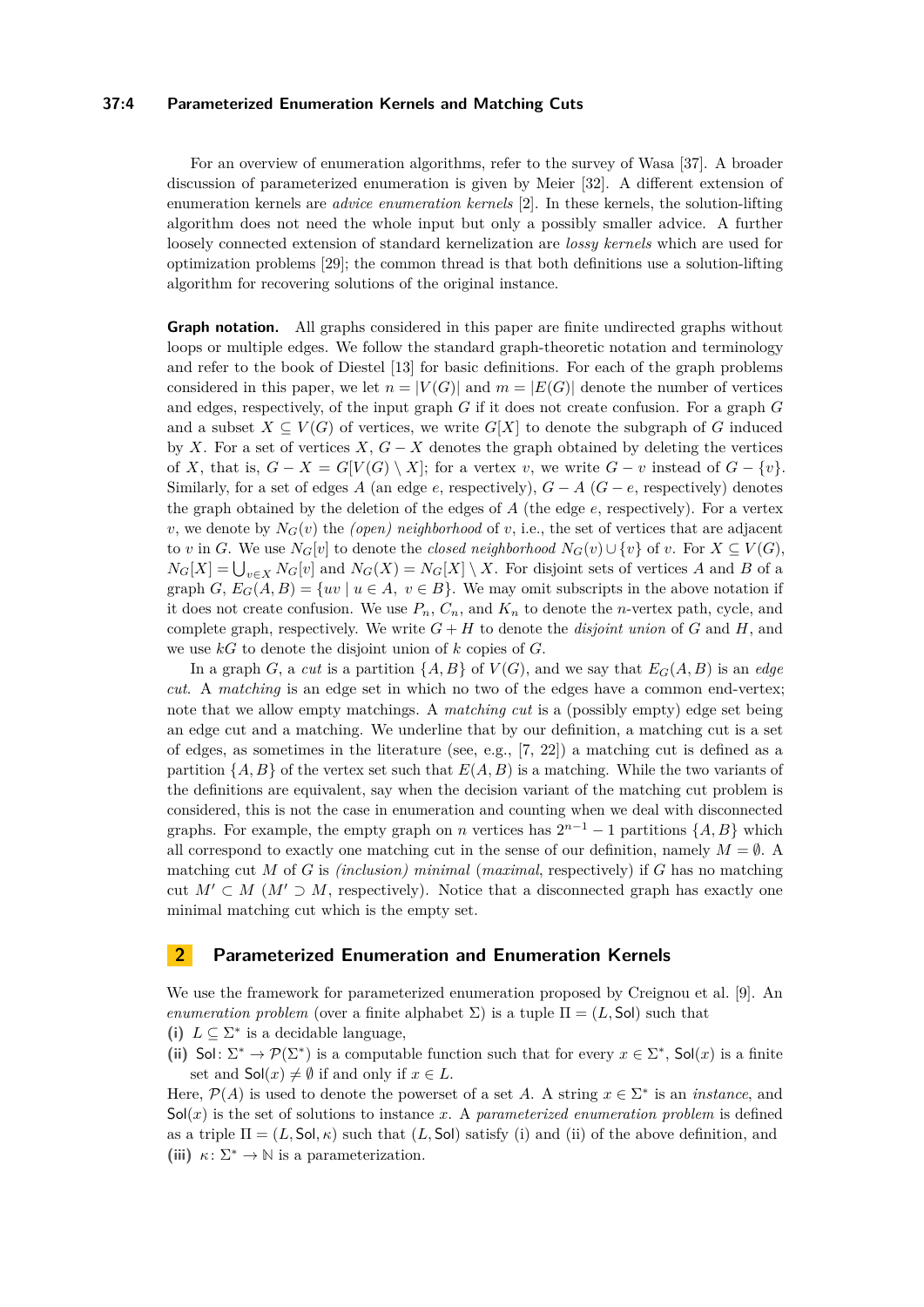We say that  $k = \kappa(x)$  is a *parameter*. We define the parameterization as a function of an instance but it is standard to assume that the value of  $\kappa(x)$  is either simply given in x or can be computed in polynomial time from *x*. We follow this convention throughout the paper.

An *enumeration algorithm* A for a parameterized enumeration problem Π is a deterministic algorithm that for every instance  $x$ , outputs exactly the elements of  $\mathsf{Sol}(x)$  without duplicates, and terminates after a finite number of steps on every instance. The algorithm  $A$  is an FPT *enumeration* algorithm if it outputs all solutions in at most  $f(\kappa(x))p(|x|)$  steps for a computable function  $f(\cdot)$  that depends only on the parameter and a polynomial  $p(\cdot)$ .

We also consider output-sensitive enumerations, and for this, we define delays. Let  $A$ be an enumeration algorithm for  $\Pi$ . For  $x \in L$  and  $1 \leq i \leq |\mathsf{Sol}(x)|$ , the *i*-th delay of A is the time between outputting the *i*-th and  $(i + 1)$ -th solutions in Sol(*x*). The 0-th delay is the *precalculation* time which is the time from the start of the computation until the output of the fist solution, and the |Sol(*x*)|-th delay is the *postcalculation* time which is the time after the last output and the termination of A (if  $\text{Sol}(x) = \emptyset$ , then the precalculation and postcalculation times are the same). It is said that A is a *polynomial-delay* algorithm, if all the delays are upper-bounded by  $p(|x|)$  for a polynomial  $p(.)$ . For a parameterized enumeration problem  $\Pi$ , A is an FPT*-delay algorithm*, if the delays are at most  $f(\kappa(x))p(|x|)$ , where  $f(\cdot)$  is a computable function and  $p(\cdot)$  is a polynomial. Notice that every FPT enumeration algorithm  $A$  is also an FPT delay algorithm.

The key definition for us is the generalization of the standard notion of a kernel in Parameterized Complexity (see, e.g, [\[15\]](#page-16-5)) for enumeration problems.

**• Definition 1.** Let  $\Pi = (L, \text{Sol}, \kappa)$  be a parameterized enumeration problem. A fullypolynomial enumeration kernel(ization) *for* Π *is a pair of algorithms* A *and* A′ *with the following properties:*

- **(i)** For every instance x of  $\Pi$ , A computes in time polynomial in  $|x| + \kappa(x)$  an instance y *of*  $\Pi$  *such that*  $|y| + \kappa(y) \leq f(\kappa(x))$  *for a computable function*  $f(\cdot)$ *.*
- (ii) *For every*  $s \in Sol(y)$ , A' computes in time polynomial in  $|x| + |y| + \kappa(x) + \kappa(y)$  *a nonempty set of solutions*  $S_s \subseteq Sol(x)$  *such that*  $\{S_s \mid s \in Sol(y)\}$  *is a partition of*  $Sol(x)$ .

Notice that by (ii),  $x \in L$  if and only if  $y \in L$ .

We say that A is a *kernelization* algorithm and A' is a *solution-lifting* algorithm. Informally, a solution-lifting algorithm takes as its input a solution for a "small" instance constructed by the kernelization algorithm and, having an access to the original input instance, outputs polynomially many solutions for the original instance, and by going over all the solutions to the small instance, we can generate all the solutions of the original instance without repetitions. We say that an enumeration kernel is *bijective* if A′ produces a unique solution to x, that is, it establishes a bijection between  $\mathsf{Sol}(y)$  and  $\mathsf{Sol}(x)$ , that is, the compressed instance essentially has the same solutions as the input instance. In particular, full kernels  $[11]$  are the special case of bijective kernels where  $A'$  is the identity. As it is standard,  $f(\cdot)$  is the *size* of a kernel, and the kernel has *polynomial size* if  $f(\cdot)$  is a polynomial.

We define *polynomial-delay enumeration kernel(ization)* in a similar way. The only difference is that (ii) is replaced by the condition

(ii<sup>\*</sup>) For every  $s \in Sol(y)$ , A' computes with delay polynomial in  $|x| + |y| + \kappa(x) + \kappa(y)$  a set of solutions  $S_s \subseteq Sol(x)$  such that  $\{S_s \mid s \in Sol(y)\}$  is a partition of  $Sol(x)$ .

It is straightforward to make the following observation.

▶ **Observation 2.** *Every bijective enumeration kernel is a fully-polynomial enumeration kernel; every fully-polynomial enumeration kernel is a polynomial-delay enumeration kernel.*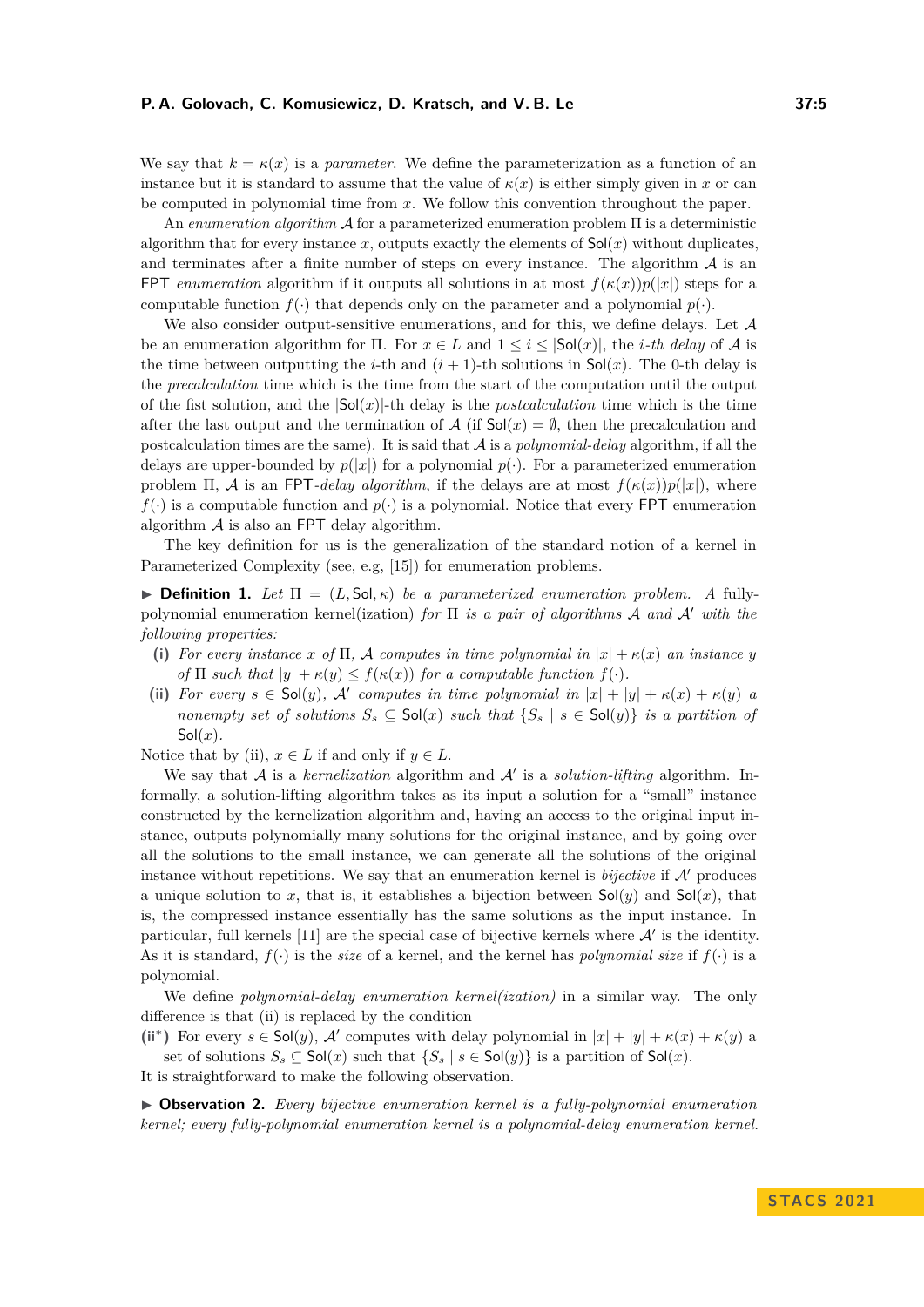## **37:6 Parameterized Enumeration Kernels and Matching Cuts**

Notice also that our definition of polynomial-delay enumeration kernel is different from the definition given by Creignou et al. [\[9\]](#page-16-0). In their definition, Creignou et al. [\[9\]](#page-16-0) require that the solution-lifting algorithm  $\mathcal{A}'$  should list all the solutions in  $S_s$  with FPT delay for the parameter  $\kappa(x)$ . We believe that this condition is too weak. In particular, with this requirement, every parameterized enumeration problem, that has an FPT enumeration algorithm A<sup>∗</sup> and such that the existence of at least one solution can be verified in polynomial time, has a trivial kernel of constant size. The kernelization algorithm can output any instance satisfying (i) and then we can use  $A^*$  as a solution-lifting algorithm that essentially ignores the output of the kernelization algorithm. Note that for enumeration problems, we typically face the situation where the existence of at least one solution is not an issue. We argue that our definitions are natural by showing the following theorem.

<span id="page-5-0"></span>▶ **Theorem 3.** *A parameterized enumeration problem* Π *has an* FPT *enumeration algorithm (an* FPT *delay algorithm) if and only if* Π *admits a fully-polynomial enumeration kernel (polynomial-delay enumeration kernel). Moreover,* Π *can be solved in polynomial time (with polynomial delay) if and only if* Π *admits a fully-polynomial enumeration kernel (a polynomialdelay enumeration kernel) of constant size.*

Proof. The proof of the first claim is similar to the standard arguments for showing the equivalence between fixed-parameter tractability and the existence of a kernel (see, e.g. [\[10,](#page-16-4) Chapter 2] or [\[15,](#page-16-5) Chapter 1]). However dealing with enumeration problems requires some specific arguments. Let  $\Pi = (L, \text{Sol}, \kappa)$  be a parameterized enumeration problem.

In the forward direction, the claim is trivial. Recall that L is decidable and  $\mathsf{Sol}(\cdot)$  is a computable function by the definition. If  $\Pi$  admits a fully-polynomial enumeration kernel (a polynomial-delay enumeration kernel respectively), then we apply an arbitrary enumeration algorithm, which is known to exist since  $Sol(\cdot)$  is computable, to the instance *y* produced by the kernelization algorithm. Then, for each  $s \in Sol(y)$ , use the solution-lifting algorithm to list the solutions to the input instance.

For the opposite direction, assume that  $\Pi$  can be solved in  $f(\kappa(x)) \cdot |x|^c$  time (with  $f(\kappa(x)) \cdot |x|^c$  delay, respectively) for an instance *x*, where  $f(\cdot)$  is a computable function and *c* is a positive constant. Since  $f(\cdot)$  is computable, we assume that we have an algorithm  $\mathcal F$ computing  $f(k)$  in  $g(k)$  time. We define  $h(k) = \max\{f(k), g(k)\}.$ 

We say that an instance x of  $\Pi$  is a *trivial no-instance* if x is an instance of minimum size with  $\mathsf{Sol}(x) = \emptyset$ . We call x a *minimum yes-instance* if x is an instance of minimum size that has a solution. Notice that if Π has instances without solutions, then the size of a trivial no-instance is a constant that depends on Π only and such an instance can be computed in constant time. Similarly, if the problem has instances with solutions, then the size of a minimum yes-instance is constant and such an instance can be computed in constant time. We say that *x* is a *trivial yes-instance* if *x* is an instance with minimum size of  $\text{Sol}(x)$  that, subject to the first condition, has minimum size. Clearly, the size of a trivial yes-instance is a constant that depends only on  $\Pi$ . However, we may be unable to compute a trivial yes-instance.

Let *x* be an instance of  $\Pi$  and  $k = \kappa(x)$ . We run the algorithm F to compute  $f(k)$  for at most  $n = |x|$  steps. If the algorithm failed to compute  $f(k)$  in *n* steps, we conclude that  $g(k) \geq n$ . In this case, the kernelization algorithm outputs x. Then the solution-lifting algorithm just trivially outputs its input solutions. Notice that  $|x| \leq g(k) \leq h(k)$  in this case. Assume from now that  $\mathcal F$  computed  $f(k)$  in at most *n* steps.

If  $|x| \leq f(k)$ , then the kernelization algorithm outputs the original instance *x*, and the solution-lifting algorithm trivially outputs its input solutions. Note that  $|x| \le f(k) \le h(k)$ .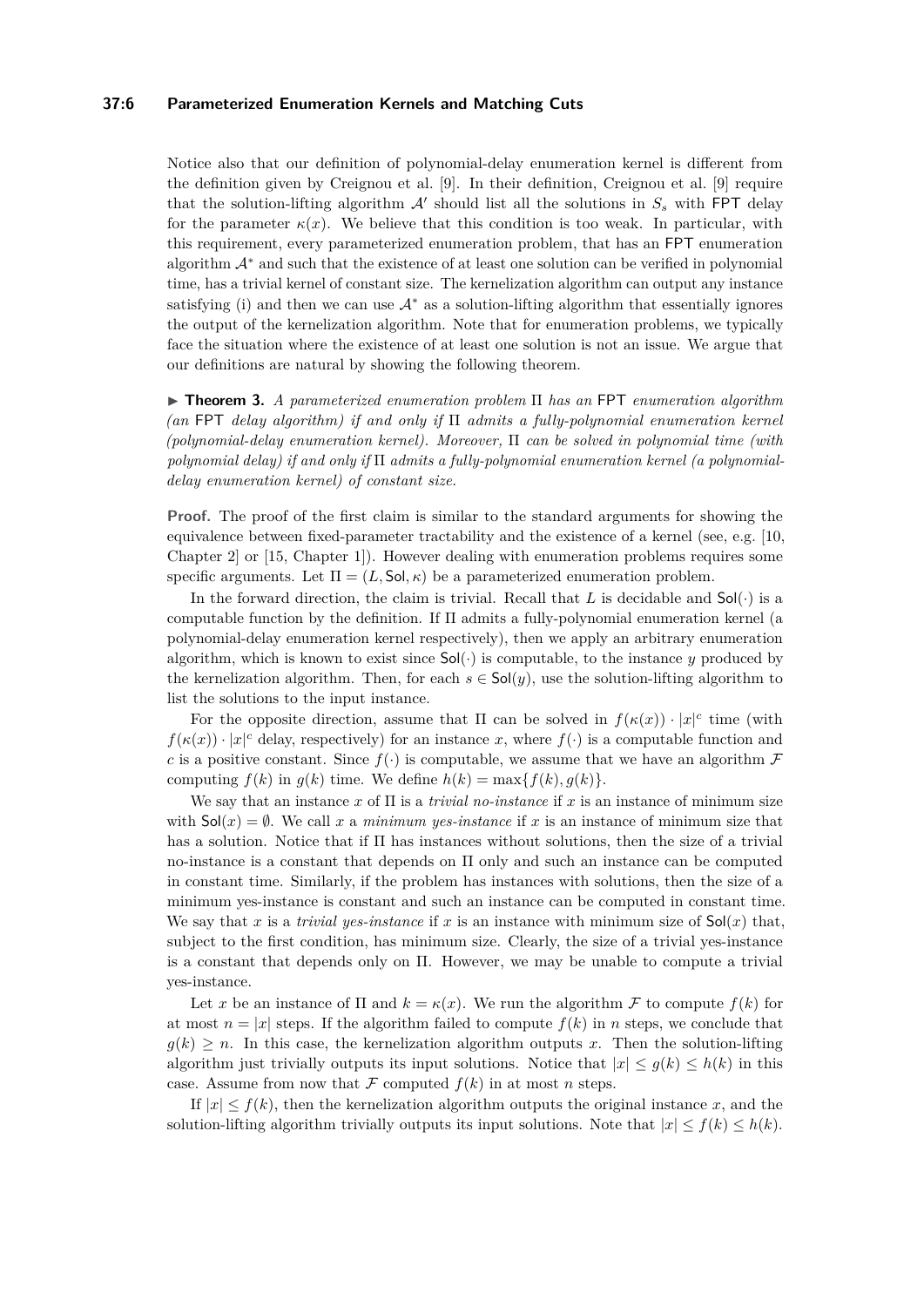#### **P. A. Golovach, C. Komusiewicz, D. Kratsch, and V. B. Le 37:7**

Finally, we suppose that  $f(k) < |x|$ . Observe that the enumeration algorithm runs in  $|x|^{c+1}$ time (with  $|x|^{c+1}$  delay, respectively) in this case, that is, the running time is polynomial. We use the enumeration algorithm to verify whether x has a solution. For this, notice that a polynomial-delay algorithm can be used to solve the decision problem; we just run it until it outputs a first solution (or reports that there are no solutions). If *x* has no solution, then Π has a trivial no-instance and the kernelization algorithm computes and outputs it. If *x* has a solution, then the kernelization algorithm computes a minimum yes-instance *y* in constant time. We use the enumeration algorithm to check whether  $|Sol(y)| \le |Sol(x)|$ . If this holds, then we set  $z = y$ . Otherwise, if  $|Sol(x)| < |Sol(y)|$ , we find an instance z of minimum size such that  $|\textsf{Sol}(z)| \leq |\textsf{Sol}(x)|$ . Notice that this can be done in constant time, because the size of *z* is upper-bounded by the size of a trivial yes-instance. Then we list the solutions of  $z$  in constant time and order them. For the *i*-th solution of  $z$ , the solution-lifting algorithm outputs the *i*-th solution of *x* produced by the enumeration algorithm, and for the last solution of  $z$ , the solution-lifting algorithm further runs the enumeration algorithm to output the remaining solutions. Since  $|\text{Sol}(z)| \leq |\text{Sol}(x)|$ , the solution-lifting algorithm outputs a nonempty set of solutions for *x* for every solution of *z*.

It is easy to see that we obtain a fully-polynomial enumeration kernel of size  $\mathcal{O}(h(\kappa(x)))$ (a polynomial-delay enumeration kernel, respectively).

For the second claim, the arguments are the same. If a problem admits a fully-polynomial (a polynomial-delay) enumeration kernel of constant size, then the solutions of the original instance can be listed in polynomial time (or with polynomial delay, respectively) by the solution-lifting algorithm called for the constant number of the solutions of the kernel. Conversely, if a problem can be solved in polynomial time (with polynomial delay, respectively), we can apply the above arguments assuming that  $f(k)$  (and, therefore,  $g(k)$ ) is a constant.

In our paper, we consider structural parameterizations of Enum Minimal MC, Enum Maximal MC, and Enum MC by several graph parameters, and the majority of these parameterizations are stronger than the parameterization either by the *treewidth* or the *cliquewidth* of the input graph. Defining the treewidth (denoted by  $tw(G)$ ) and cliquewidth (denoted by  $\mathsf{cw}(G)$ ) goes beyond of the scope of the current paper and we refer to [\[8\]](#page-16-13) (see also, e.g.,  $[10]$ ). By the celebrated result of Bodlaender  $[3]$  (see also  $[10]$ ), it is FPT in *t* to decide whether  $tw(G) \leq t$  and to construct the corresponding tree-decomposition. No such algorithm is known for cliquewidth. However, for algorithmic purposes, it is usually sufficient to use the approximation algorithm of Oum and Seymour [\[34\]](#page-17-9) (see also [\[33,](#page-17-10) [10\]](#page-16-4)). Observe that the property that a set of edges *M* of a graph *G* is a matching cut of *G* can be expressed in *monadic second-order logic* (MSOL); we refer to [\[8,](#page-16-13) [10\]](#page-16-4) for the definition of MSOL on graphs. Then the matching cuts (the minimal or maximal matching cuts) of a graph of treewidth at most *t* can be enumerated with FPT delay with respect to the parameter *t* by the celebrated meta theorem of Courcelle [\[8\]](#page-16-13). The same holds for the weaker parameterization by the cliquewidth of the input graph, because we can use MSOL formulas without quantifications over (sets of) edges: For a graph *G*, we pick a vertex in each connected component of *G* and label it. Let R be the set of labeled vertices. Then the enumeration of nonempty matching cuts is equivalent to the enumeration of all partitions  $\{A, B\}$  of  $V(G)$  such that (i)  $R \subseteq A$ and (ii)  $E(A, B)$  is a matching. Notice that condition (ii) can be written as follows: for every  $u_1, u_2 \in A$  and  $v_1, v_2 \in B$ , if  $u_1$  is adjacent to  $v_1$  and  $u_2$  is adjacent to  $v_2$ , then either  $u_1 = u_2$  and  $v_1 = v_2$  or  $u_1 \neq u_2$  and  $v_1 \neq v_2$ . Since the empty matching cut can be listed separately if it exists, we obtain that we can use MSOL formulations of the enumeration problems, where only quantifications over vertices and sets of vertices are used. Then the result of Courcelle [\[8\]](#page-16-13) implies that Enum Minimal MC, Enum Maximal MC, and Enum MC can be solved with FPT delay when parameterized by the cliquewidth of the input graph.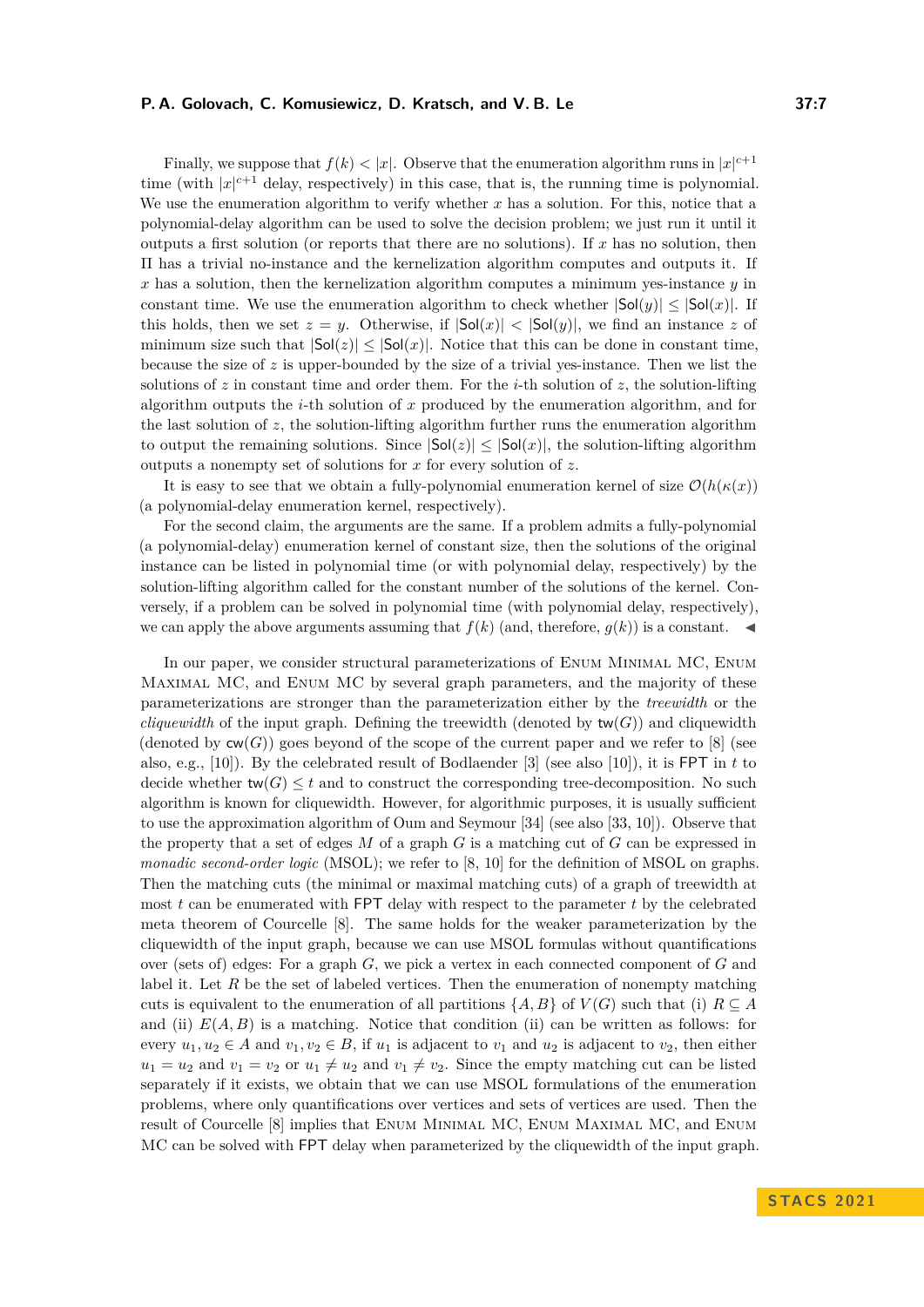## **37:8 Parameterized Enumeration Kernels and Matching Cuts**

We summarize these observations in the following proposition.

<span id="page-7-3"></span>▶ **Proposition 4.** Enum MC*,* Enum Minimal MC*, and* Enum Maximal MC *on graphs of treewidth (cliquewidth) at most t can be solved with* FPT *delay when parameterized by t.*

This proposition implies that Enum MC, Enum Minimal MC and Enum Maximal MC can be solved with FPT delay for all structural parameters whose values can be bounded from below by an increasing function of treewidth or cliquewidth. However, we are mainly interested in fully-polynomial or polynomial-delay enumeration kernelization. We conclude this section by pointing out that it is unlikely that Enum Minimal MC, Enum Maximal MC, and Enum MC admit polynomial-delay enumeration kernels of polynomial size for the treewidth or cliquewidth parameterizations. It was pointed out by Komusiewicz, Kratsch, and Le [\[25\]](#page-17-4) that the decision version of the matching cut problem (that is, the problem asking whether a given graph *G* has a matching cut) does not admit a polynomial kernel when parameterized by the treewidth of the input graph unless  $NP \subseteq \text{coNP}/\text{poly}$ . By the definition of a polynomial-delay enumeration kernel, this gives the following statement.

<span id="page-7-0"></span>▶ **Proposition 5.** Enum Minimal MC*,* Enum Maximal MC *and* Enum MC *do not admit polynomial-delay enumeration kernels of polynomial size when parameterized by the treewidth (cliquewidth, respectively) of the input graph unless*  $NP \subseteq \text{coNP}/\text{poly}$ .

## **3 A Tight Upper Bound for the Maximum Number of Matching Cuts**

In this section we provide a tight upper bound for the maximum number of matching cuts of an *n*-vertex graph. We complement this result by giving an exact enumeration algorithm for (minimal, maximal) matching cuts. Finally, we give some lower bounds for the maximum number of minimal and maximal matching cuts, respectively. Throughout this section, we use  $\#_{mc}(G)$  to denote the number of matching cuts of a graph *G*.

To give the upper bound, we use the classical Fibonacci numbers. For a positive integer *n*, we denote by  $F(n)$  the *n*-th Fibonacci number. Recall that  $F(1) = F(2) = 1$ , and for  $n \geq 3$ , the Fibonacci numbers satisfy the recurrence  $F(n) = F(n-1) + F(n-2)$ . Recall also that the *n*-th Fibonacci number can be expressed by the following closed formula:

$$
F(n) = \frac{1}{\sqrt{5}} \left( \left( \frac{1 + \sqrt{5}}{2} \right)^n + \left( \frac{1 - \sqrt{5}}{2} \right)^n \right)
$$

for every  $n \geq 1$ . In particular,  $F(n) = \mathcal{O}(1.6181^n)$ .

<span id="page-7-1"></span>▶ **Theorem 6** (\*). <sup>[1](#page-7-2)</sup> *An n-vertex graph has at most*  $F(n+1)-1$  *matching cuts. The bound is tight and is achieved for paths. Moreover, if*  $n \geq 5$ *, then an n*-vertex graph *G* has  $F(n+1)-1$ *matching cuts if and only if G is a path. Furthermore, the matching cuts can be enumerated*  $in \mathcal{O}^*(F(n))$  *time.* 

Let us remark that if  $n \leq 4$ , then besides paths  $P_n$ , the graphs  $K_p + K_q$  for  $1 \leq p, q \leq 2$  such that  $n = p + q$  have  $F(n + 1) - 1$  matching cuts.

Clearly, the upper bound for the maximum number of matching cuts given in Theorem [6](#page-7-1) is an upper bound for the maximum number of minimal and maximal matching cuts. However, the number of minimal or maximal matching cuts may be significantly less than the number of all matching cuts. We conclude this section by stating the best lower bounds we know for the maximum number of maximal matching cuts and minimal matching cuts, respectively.

<span id="page-7-4"></span><span id="page-7-2"></span><sup>&</sup>lt;sup>1</sup> The proofs of the statements labeled  $(*)$  are omitted in this extended abstract.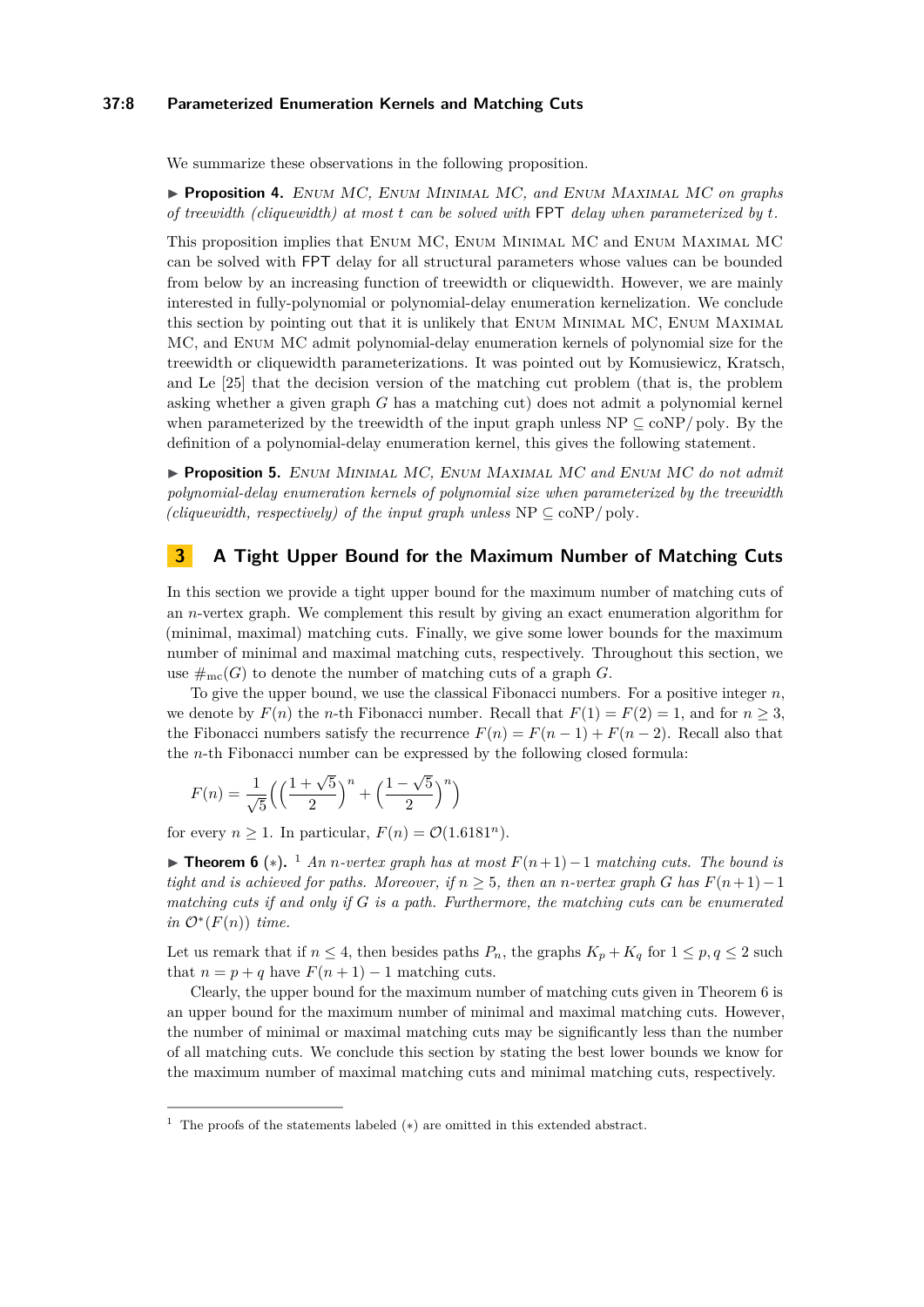▶ **Proposition 7** (\*). *The graph*  $G = kC_7$  *with*  $n = 7k$  *vertices has*  $14^k = 14^{n/7} \ge 1.4579^n$ *maximal matching cuts.*

To achieve a lower bound for the maximum number of minimal matching cuts, we consider the graphs  $H_k$  constructed as follows for a positive integer  $k$ .

For every  $i \in \{1, \ldots, k\}$ , construct two vertices  $u_i$  and  $v_i$  and a  $(u_i, v_i)$ -path of length 4.

<span id="page-8-0"></span> $\blacksquare$  Make the vertices  $u_1, \ldots, u_k$  pairwise adjacent, and do the same for  $v_1, \ldots, v_k$ .

▶ **Proposition 8** ( $*$ ). The number of minimal matching cuts of  $H_k$  with  $n = 5k$  vertices is  $at$   $least$   $4^k = 4^{n/5} \geq 1.3195^n$ .

## **4 Enumeration Kernels for the Vertex Cover Number Parameterization**

In this section, we consider the parameterization of the matching cut problems by the vertex cover number of the input graph. Notice that this parameterization is one of the most thoroughly investigated with respect to classical kernelization (see, e.g., the recent paper of Bougeret, Jansen, and Sau [\[6\]](#page-16-14) for the currently most general results of this type). However, we are interested in enumeration kernels.

Recall that a set of vertices  $X \subseteq V(G)$  is a *vertex cover* of *G* if for every edge  $uv \in E(G)$ , at least one of its end-vertices is in *X*, that is,  $V(G) \setminus X$  is an independent set. The *vertex cover number* of *G*, denoted by  $\tau(G)$ , is the minimum size of a vertex cover of *G*. Computing  $\tau(G)$  is NP-hard but one can find a 2-approximation by taking the end-vertices of a maximal matching of *G* [\[19\]](#page-16-15) (see also [\[24\]](#page-17-11) for a better approximation) and this suffices for our purposes. Throughout this section, we assume that the parameter  $k = \tau(G)$  is given together with the input graph. Note that for every graph  $G$ ,  $tw(G) \leq \tau(G)$ . Therefore, Enum MC, Enum Minimal MC, and Enum Maximal MC can be solved with FPT delay when parameterized by the vertex cover number by Proposition [4.](#page-7-3)

First, we describe the basic kernelization algorithm that is exploited for all the kernels in this subsection. Let *G* be a graph that has a vertex cover of size *k*. The case when *G* has no edges is trivial and will be considered separately. Assume from now that *G* has at least one edge and  $k \geq 1$ .

We use the above-mentioned 2-approximation algorithm to find a vertex cover *X* of size at most 2*k*. Let  $I = V(G) \setminus X$ . Recall that *I* is an independent set. Denote by  $I_0$ ,  $I_1$ , and  $I_{\geq 2}$  the subsets of vertices of *I* of degree 0, 1, and at least 2, respectively. We use the following *marking* procedure to label some vertices of *I*.

- **(i)** *Mark* an arbitrary vertex of *I*<sup>0</sup> (if it exists).
- (ii) For every  $x \in X$ , *mark* an arbitrary vertex of  $N_G(x) \cap I_1$  (if it exists).
- (iii) For every two distinct vertices  $x, y \in X$ , select an arbitrary set of min $\{3, |(N_G(x) \cap X)|\}$  $N_G(y)$  ∩ *I*<sub>≥2</sub> } vertices in *I*<sub>≥2</sub> that are adjacent to both *x* and *y*, and *mark* them for the pair  $\{x, y\}$ .

Note that a vertex of  $I_{\geq 2}$  can be marked for distinct pairs of vertices of *X*. Denote by *Z* the set of marked vertices of *I*. Clearly,  $|Z| \leq 1 + |X| + 3\binom{|X|}{2}$ . We define  $H = G[X \cup Z]$ . Notice that  $|V(H)| \leq |X| + |Z| \leq 1 + 2|X| + 3\binom{|X|}{2} \leq 6k^2 + k + 1$ . This completes the description of the basic kernelization algorithm that returns *H*. It is straightforward to see that *H* can be constructed in polynomial time.

It is easy to see that *H* does not keep the information about all matching cuts in *G* due to the deleted vertices. However, the crucial property is that *H* keeps all matching cuts of  $G' = G - (I_0 \cup I_1)$ . Formally, we define  $H' = H - (I_0 \cup I_1)$  and show the following lemma.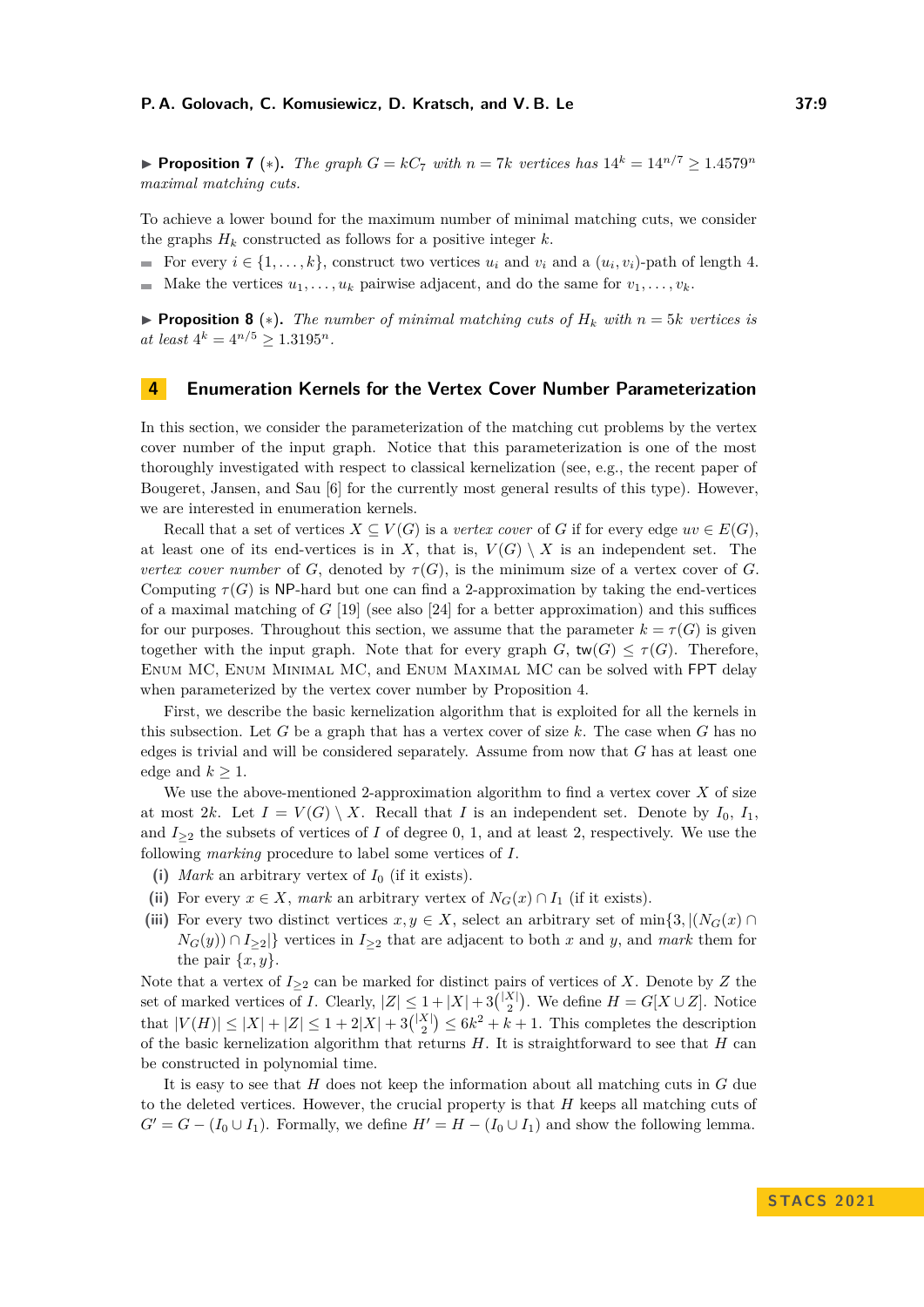#### **37:10 Parameterized Enumeration Kernels and Matching Cuts**

▶ **Lemma 9** (\*). *A set of edges*  $M \subseteq E(G')$  *is a matching cut of*  $G'$  *if and only if*  $M \subseteq E(H')$ *and M is a matching cut of H*′ *.*

To see the relations between matching cuts of *G* and *H*, we define a special equivalence relation for the subsets of edges of *G*. For a vertex  $x \in X$ , let  $L_x = \{xy \in E(G) \mid y \in I_1\}$ , that is,  $L_x$  is the set of pendant edges of *G* with exactly one end-vertex in the vertex cover. Observe that if  $L_x \neq \emptyset$ , then there is  $\ell_x \in L_x$  such that  $\ell_x \in E(H)$ , because for every  $x \in X$ , a neighbor in  $I_1$  is marked if it exists. We define  $L = \bigcup_{x \in X} L_x$ . Notice that each matching cut of *G* contains at most one edge of every  $L_x$ . We say that two sets of edges  $M_1$  and *M*<sub>2</sub> are *equivalent* if  $M_1 \setminus L = M_2 \setminus L$  and for every  $x \in X$ ,  $|M_1 \cap L_x| = |M_2 \cap L_x|$ . It is straightforward to verify that the introduced relation is indeed an equivalence relation. It is also easy to see that if *M* is a matching cut of *G*, then every  $M' \subseteq E(G)$  equivalent to *M* is a matching cut. We show the following lemma.

<span id="page-9-1"></span>▶ **Lemma 10** (∗)**.** *A set of edges M* ⊆ *E*(*G*) *is a matching cut (minimal or maximal matching cut, respectively) of G if and only if H has a matching cut (minimal or maximal matching cut, respectively) M*′ *equivalent to M.*

We use Lemma [10](#page-9-1) to obtain our kernelization results. For ENUM MINIMAL MC, we show that the problem admits a fully-polynomial enumeration kernel, and we prove that Enum Maximal MC and Enum MC have polynomial-delay enumeration kernels.

<span id="page-9-0"></span>▶ **Theorem 11.** Enum Minimal MC *admits a fully-polynomial enumeration kernel and* Enum MC *and* Enum Maximal MC *admit polynomial-delay enumeration kernels with*  $\mathcal{O}(k^2)$  vertices when parameterized by the vertex cover number  $k$  of the input graph.

**Proof.** Let *G* be a graph with  $\tau(G) = k$ . If  $G = K_1$ , then the kernelization algorithm returns  $H = G_1$  and the solution-lifting algorithm is trivial as *G* has no matching cuts. Assume that *G* has at least 2 vertices. If *G* has no edges, then the empty set is the unique matching cut of *G*. Then the kernelization algorithm returns  $H = 2K_1$ , and the solution-lifting algorithm outputs the empty set for the empty matching cut of *H*. Thus, we can assume without loss of generality that *G* has at least one edge and  $k \geq 1$ .

We use the same basic kernelization algorithm that constructs *H* as described above and output *H* for all the problems. Recall that  $|V(H)| \leq 6k^2 + k + 1$ . The kernels differ only in the solution-lifting algorithms. These algorithms exploit Lemma [10](#page-9-1) and for every matching cut (minimal or maximal matching cut, respectively) *M* of *H*, they list the equivalent matching cuts of *G*. Lemma [10](#page-9-1) guarantees that the families of matching cuts (minimal or maximal matching cuts, respectively) constructed for every matching cut of *H* compose the partition of the sets of matching cuts (minimal or maximal matching cuts, respectively) of *G*. This is exactly the property that is required by the definition of a fully-polynomial (polynomial-delay) enumeration kernel. To describe the algorithm, we use the notation defined in this section.

First, we consider Enum Minimal MC. Let *M* be a minimal matching cut of *H*. If  $M \cap L = \emptyset$ , then *M* is the unique matching cut of *G* that is equivalent to *M*, and our algorithm outputs *M*. Suppose that  $M \cap L \neq \emptyset$ . Then by the minimality of  $M, M = \{\ell_x\}$ for some  $x \in X$ , because every edge of L is a matching cut. Then the sets  $\{e\}$  for every  $e \in L_x$  are exactly the matching cuts equivalent to *M*. Clearly, we have at most *n* such matching cuts and they can be listed in linear time. This implies that condition (ii) of the definition of a fully-polynomial enumeration kernel is fulfilled. Thus, ENUM MINIMAL MC has a fully-polynomial enumeration kernel with at most  $6k^2 + k + 1$  vertices.

Next, we consider Enum Maximal MC and Enum MC. The solution-lifting algorithms for these problems are the same. Let *M* be a (maximal) matching cut of *H*. Let also  $M_1 = M \cap L$  and  $M_2 = M \setminus M_1$ . If  $M_1 = \emptyset$ , then *M* is the unique matching cut of *G* that is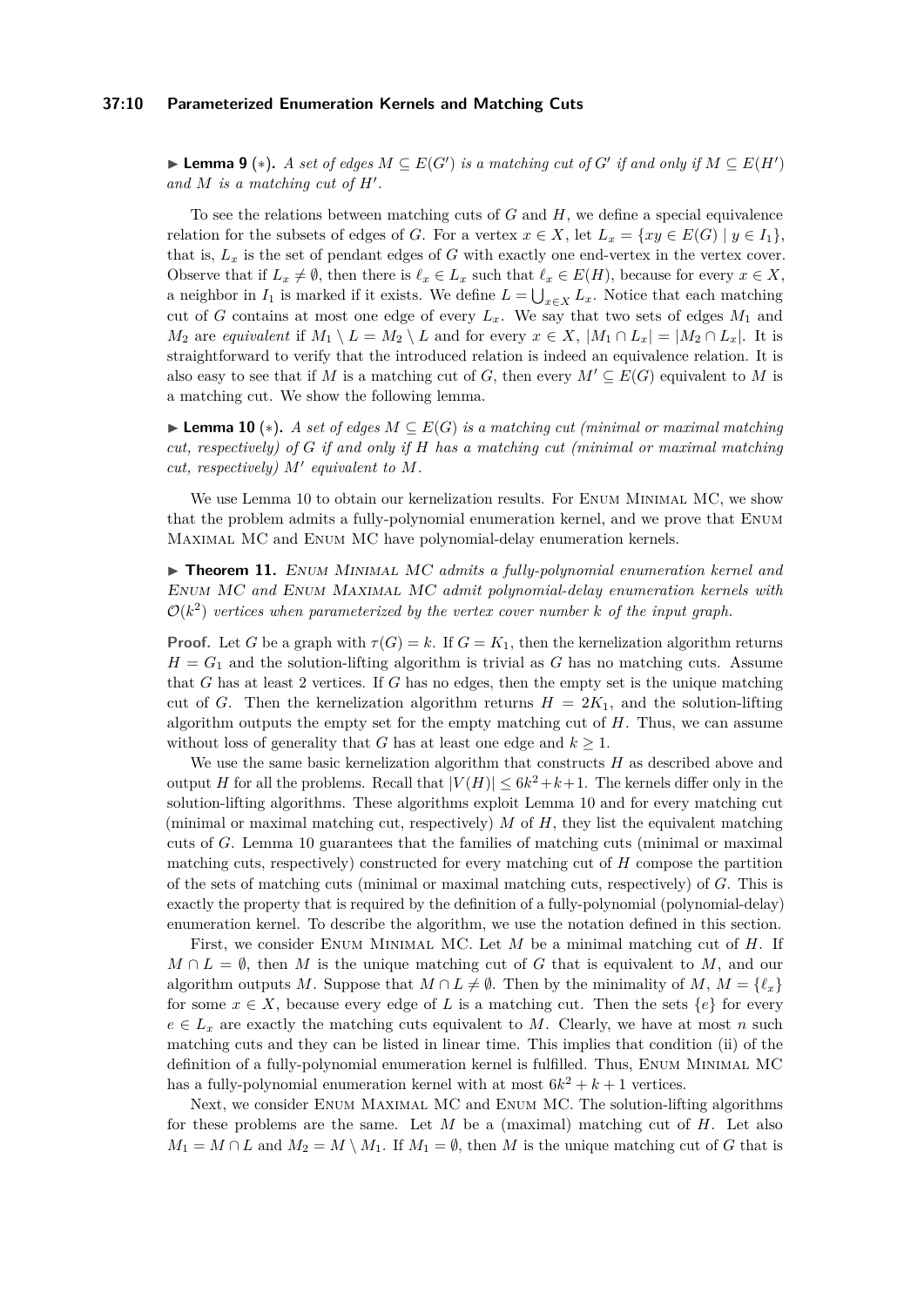equivalent to *M*, and our algorithm outputs *M*. Assume from now that  $M_1 \neq \emptyset$ . Then there is *Y*  $\subseteq$  *X* such that  $M_1 = \{ \ell_x \mid x \in Y \}$ . We use the recursive algorithm ENUM EQUIVALENT (see Algorithm [1\)](#page-10-0) that takes as an input a matching *S* of *G* and  $W \subseteq Y$  and outputs the equivalent matching cuts  $M'$  of *G* such that (i)  $S \subseteq M'$ , (ii)  $M'$  is equivalent to  $M$ , and (iii) the constructed matchings *M'* differ only by some edges of the sets  $L_x$  for  $x \in W$ . Initially,  $S = M_2$  and  $W = Y$ .

**Algorithm 1** ENUM EQUIVALENT $(S, W)$ .

<span id="page-10-0"></span>**1 if**  $W = \emptyset$  **then <sup>2</sup> output** *S* **3 end 4 else if**  $S \neq \emptyset$  **then 5** select arbitrary  $x \in W$ ; **6 foreach**  $e \in L_x$  **do 7** ENUM EQUIVALENT $(S \cup \{e\}, W \setminus \{x\})$ **8 end 9 end**

To enumerate the matching cuts equivalent to  $M$ , we call ENUM EQUIVALENT $(M_2, Y)$ . We claim that ENUM EQUIVALENT $(M_2, Y)$  enumerates the matching cuts of G that are equivalent to  $M$  with  $\mathcal{O}(n)$  delay.

By the definition of the equivalence and Lemma [10,](#page-9-1) every matching cut *M*′ of *G* that is equivalent to *M* can be written as  $M' = M_2 \cup \{e_x \mid x \in Y\}$ , where  $e_x$  is an edge of  $L_x$  for  $x \in Y$ . Then to see the correctness of ENUM EQUIVALENT, observe the following. If  $W \neq \emptyset$ , then the algorithm picks a vertex  $x \in W$ . Then for every edge  $e \in L_x$ , it enumerates the matching cuts containing *S* and *e*. This means that our algorithm is, in fact, a standard *backtracking* enumeration algorithm (see [\[30\]](#page-17-12)) and immediately implies that the algorithm lists all the required matching cuts exactly once. Since the depth of the recursion is at most *n* and the algorithm always outputs a matching cut for each leaf of the search tree, the delay is  $\mathcal{O}(n)$ . This completes the proof of the polynomial-delay enumeration kernel for ENUM Maximal MC and Enum MC.

To conclude the proof of the theorem, let us remark that, formally, the solution-lifting algorithms described in the proof require X. However, in fact, we use only sets  $L_x$  that can be computed in polynomial time for given  $G$  and  $H$ .

Notice that Theorem [11](#page-9-0) is tight in the sense that Enum Maximal MC and Enum MC do not admit fully-polynomial enumeration kernels for the parameterization by the vertex cover number. To see this, let *k* be a positive integer and consider the *n*-vertex graph *G*, where  $n > k$  is divisible by k, that is the union of k stars  $K_{1,p}$  for  $p = n/k - 1$ . Clearly,  $\tau(G) = k$ . We observe that *G* has  $p^k = (n/k - 1)^k$  maximal matching cut that are formed by picking one edge from each of the *k* stars. Similarly, *G* has  $(p+1)^k = (n/k)^k$  matching cuts obtained by picking at most one edge from each star. In both cases, this means that the (maximal) matching cuts cannot be enumerated by an FPT algorithm. By Theorem [3,](#page-5-0) this rules out the existence of a fully-polynomial enumeration kernel.

We conclude this section by showing that Theorem [11](#page-9-0) can be generalized to the weaker parameterization by the *twin-cover* number, introduced by Ganian [\[17,](#page-16-16) [18\]](#page-16-17) as a generalization of a vertex cover. Recall that two vertices *u* and *v* of a graph *G* are *true twins* if  $N[u] = N[v]$ . A set of vertices *X* of a graph *G* is said to be a *twin-cover* of *G* if for every edge *uv* of *G*,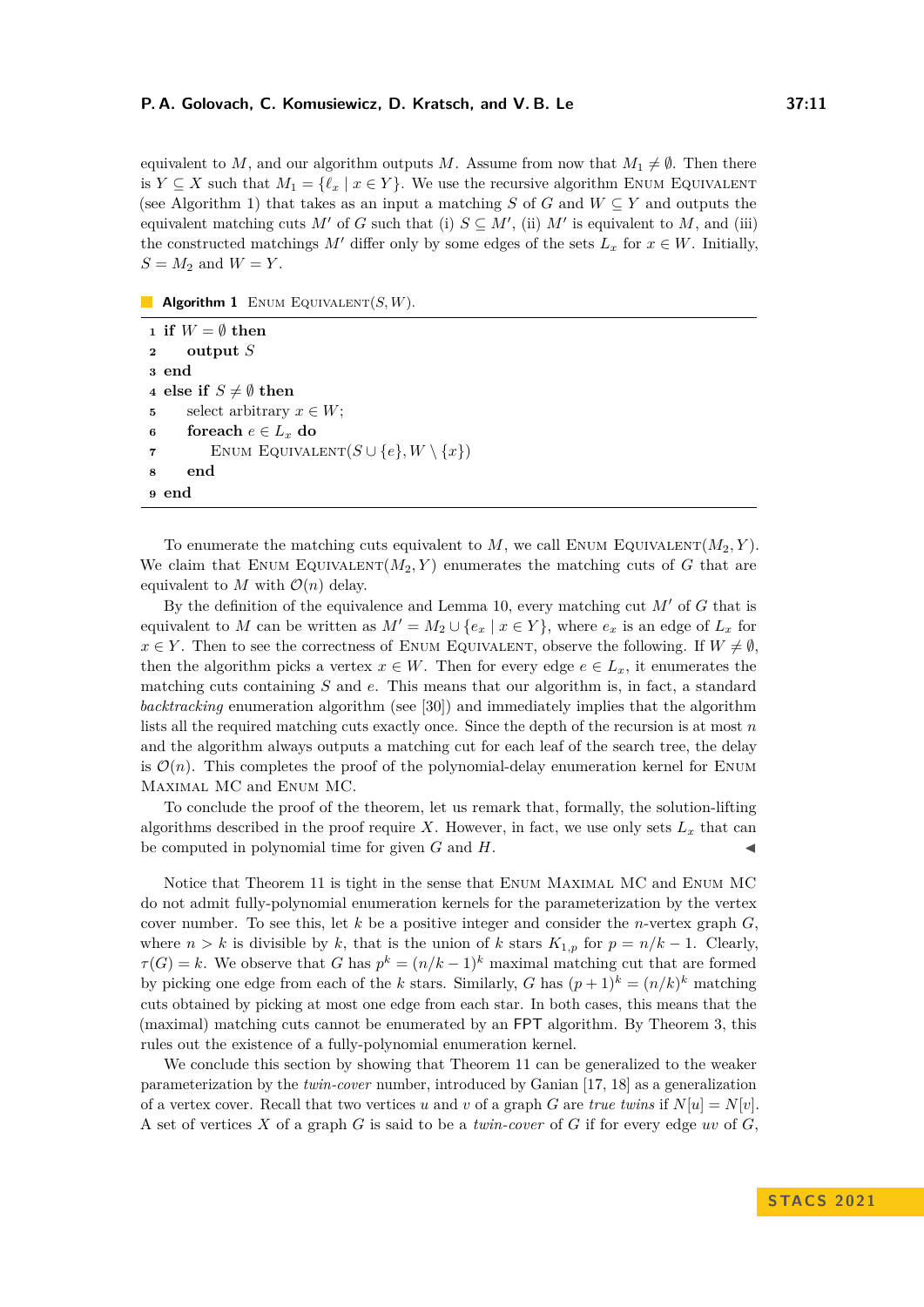#### **37:12 Parameterized Enumeration Kernels and Matching Cuts**

at least one of the following holds: (i)  $u \in X$  or  $v \in X$  or (ii)  $u$  and  $v$  are true twins. The *twin-cover* number, denoted by  $tc(G)$ , is the minimum size of a twin-cover. Notice that  $\text{tc}(G) \leq \tau(G)$  and  $\text{tc}(G) \geq \text{cw}(G) + 2$  for every *G* [\[17,](#page-16-16) [18\]](#page-16-17). Let  $\mathcal{X} = \{X_1, \ldots, X_r\}$  be the partition of  $V(G)$  into the classes of true twins. Note that X can be computed in linear time using an algorithm for computing a modular decomposition [\[36\]](#page-17-13). Then we can define the *true-twin quotient* graph G with respect to  $\mathcal{X}$ , that is, the graph with the node set  $\mathcal{X}$  such that two classes of true twins  $X_i$  and  $X_j$  are adjacent in  $\mathcal G$  if and only if the vertices of  $X_i$ are adjacent to the vertices of  $X_j$  in *G*. Then it can be seen that  $\text{tc}(G) \geq \tau(G)$ . We prove the following.

<span id="page-11-0"></span>▶ **Theorem 12** (∗)**.** Enum Minimal MC *admits a fully-polynomial enumeration kernel and* Enum MC *and* Enum Maximal MC *admit polynomial-delay enumeration kernels with*  $\mathcal{O}(k^2)$  vertices when parameterized by the vertex cover number of the true-twin quotient graph *of the input graph.*

# **5 Enumeration Kernels for the Parameterization by the Feedback Edge Number**

A set of edges *X* of a graph *G* is said to be a *feedback* edge set if *G* − *S* has no cycle, that is, *G*−*S* is a forest. The minimum size of a feedback edge set is called the *feedback edge* number or the *cyclomatic* number. We use  $\mathsf{fn}(G)$  to denote the feedback edge number of a graph G. It is well-known (see, e.g., [\[13\]](#page-16-11)) that if *G* is a graph with *n* vertices, *m* edges and *r* connected components, then  $fn(G) = m - n + r$  and a feedback edge set of minimum size can be found in linear time. Throughout this section, we assume that the input graph in an instance of Enum Minimal MC or Enum MC is given together with a feedback edge set. Equivalently, we may assume that kernelization and solution-lifting algorithms are supplied by the same algorithm computing a minimum feedback edge set. Then this algorithm computes exactly the same set for the given input graph.

In contrast to vertex cover number and neighborhood diversity, Enum Minimal MC does not admit a fully-polynomial enumeration kernel in case of the feedback edge number: let  $\ell$  and  $k$  be positive integers and consider the graph  $H_{k,\ell}$  that is constructed as follows.

For every  $i \in \{1, \ldots, k\}$ , construct two vertices  $u_i$  and  $v_i$  and a  $(u_i, v_i)$ -path of length  $\ell$ . Add edges to make each of  $u_1, \dots, u_k$  and  $v_1, \dots, v_k$  a path of length  $k-1$ .

Observe that  $H_{k,\ell}$  has at least  $\ell^k$  minimal matching cuts composed by taking one edge from every  $(u_i, v_i)$ -path. Since  $H_{k,\ell}$  has  $n = k(\ell+1)$  vertices and  $fn(H_{k,\ell}) = k-1$ , the number of minimal matching cuts is at least  $\left(\frac{n}{\text{fn}(H_{k,\ell})-1}-1\right)^{\text{fn}(H_{k,\ell})}$ . This immediately implies that the minimal matching cuts cannot be enumerated in FPT time. In particular, Enum Minimal MC cannot have a fully-polynomial enumeration kernel by Theorem [3.](#page-5-0) However, this problem and Enum MC admit polynomial-delay enumeration kernels.

<span id="page-11-1"></span>▶ **Theorem 13.** Enum Minimal MC *and* Enum MC *admit a polynomial-delay enumeration kernel with* O(*k*) *vertices when parameterized by the feedback edge number k of the input graph.*

<span id="page-11-2"></span>The kernels for Enum Minimal MC and Enum MC are similar but the kernel for Enum MC requires some technical details that do not appear in the kernel for Enum Minimal MC. For Enum MC, we need the following observation that follows from the results of Courcelle [\[8\]](#page-16-13) in the same way as Proposition [4](#page-7-3) using a *Counting* MSOL formulation of the enumeration problem.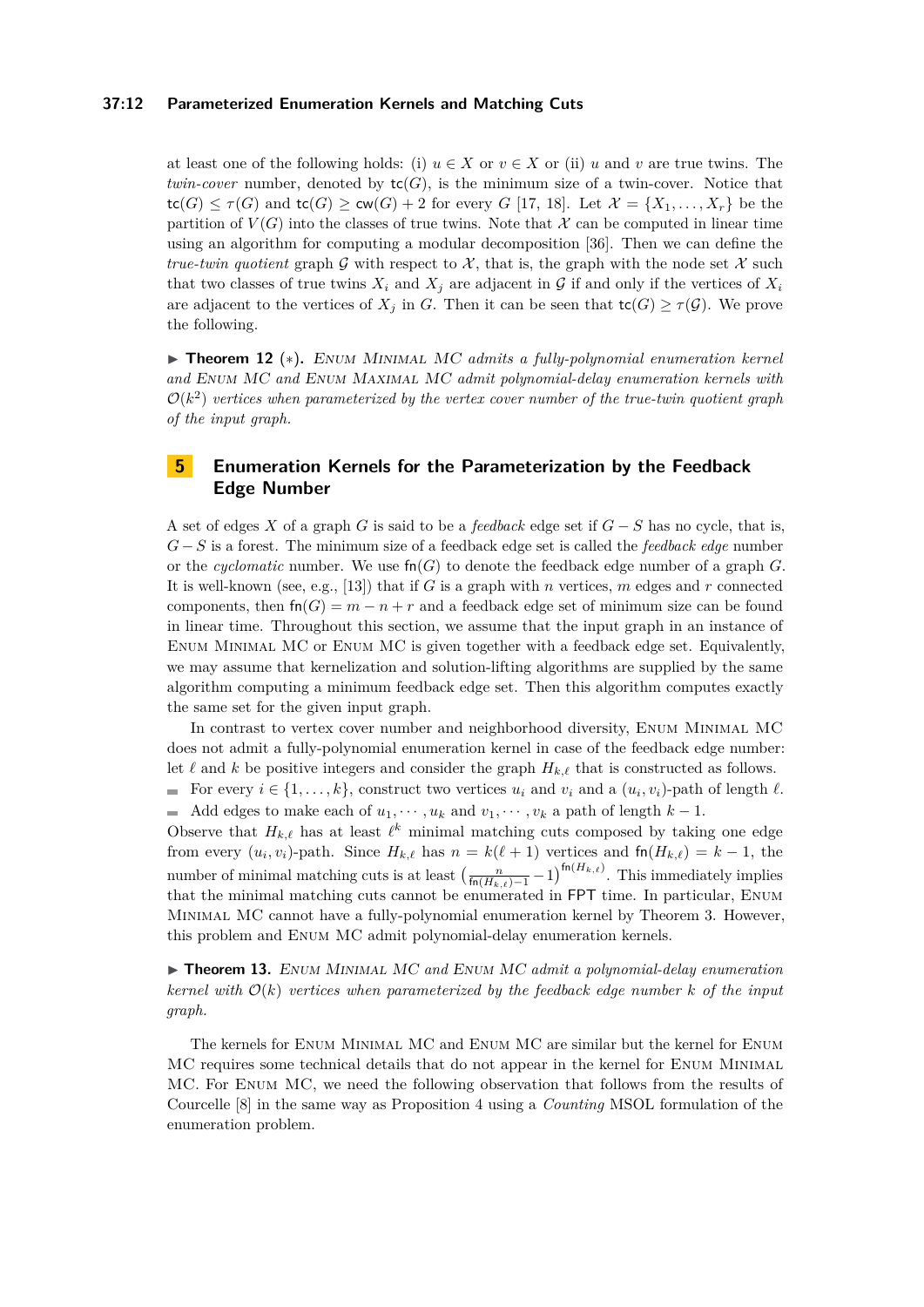▶ **Observation 14.** Let *F* be a forest and let  $A, B, C \subseteq E(F)$  be disjoint edge sets. Then *all matchings*  $M$  *of*  $F$  *such that*  $A \subseteq M$ ,  $B \cap M = \emptyset$ , and either  $C \subseteq M$  *or*  $C \cap M = \emptyset$ *can be enumerated with polynomial delay. Moreover, if u, v are distinct vertices of the same connected component of*  $F$  *and*  $h \in \{0,1\}$ *, then all such (nonempty) matchings with the additional property that*  $|E(P) \cap A|$  mod  $2 = h$ *, where P is the* (*u, v*)*-path of F, also can be enumerated with polynomial delay.*

**Proof of Theorem [13.](#page-11-1)** We sketch the proof for ENUM MC. Let *G* be a graph with  $fn(G) = k$ and a feedback edge set *S* of size *k*. The case where *G* is a forest can be settled by using Observation [14](#page-11-2) (or Proposition [4\)](#page-7-3). We assume from now that *G* is not a forest. In particular,  $S \neq \emptyset$ . If *G* has one or more connected component that are trees, we select an arbitrary vertex  $v^*$  of these components. If *G* has a connected component that contains a vertex of degree one and is not a tree, then arbitrary select such a vertex  $u^*$  of degree one and denote by  $e^*$  be the edge incident to  $u^*$ . Then we iteratively delete vertices of degree at most one distinct from  $u^*$  and  $v^*$ . Denote by  $G'$  the obtained graph. Notice that  $G'$  has at most one isolated vertex (the vertex  $v^*$ ) and at most one vertex of degree one (the vertex  $u^*$ ). Observe also that *S* is a minimum feedback edge set of *G'*. Let  $T = G' - S$ . Notice that *T* is a forest and has at most  $2|S| + 2 \leq 2k + 2$  vertices of degree at most one. It can be shown that *T* has at most 2*k* vertices of degree at least three. Denote by *X* the set of vertices of *T* that either are end-vertices of the edges of *S*, or have degree one, or have degree at least three. Then  $|X| \leq 4k + 2$ , and every vertex *v* of *G'* of degree two is an inner vertex of an  $(x, y)$ -path *P* such that  $x, y \in X$  and the inner vertices of *P* are outside *X*. Moreover, for every two distinct  $x, y \in X$ ,  $G'$  has at most one  $(x, y)$ -path  $P_{xy}$  with all its inner vertices outside X. We denote by  $P$  the set of all such paths. We say that an edge of  $P_{xy}$  is the *x*-edge if it is incident to *x* and is the *y*-edge if it is incident to *y*. We say that an edge  $e$  of  $P_{xy}$  is a *second x-edge* (a *second y-edge*, respectively) if *e* has a common end-vertex with the *x*-edge (with the *y*-edge, respectively). The edges that are distinct from the *x*-edge, the second *x*-edge, the *y*-edge and the second *y*-edge are called *middle edges*. We say that  $P_{xy}$  is *long* if  $P_{xy}$  has length at least six; otherwise,  $P_{xy}$  is *short*. Let  $F = G - E(G')$ . Since  $S \subseteq E(G')$ , F is a forest. Moreover, each connected component  $T$  of  $F$  has at most one vertex in  $V(G')$ .

We exhaustively apply the following reduction rule.

▶ **Reduction Rule.** *If there is a long path*  $P_{xy} \in \mathcal{P}$  *for some x, y*  $\in X$ *, then contract an arbitrary middle edge of Pxy.*

Let *H* be the graph obtained from *G*′ by the exhaustive application of the reduction rule. We also denote by  $\mathcal{P}'$  the set of paths obtained from the paths of  $\mathcal{P}$ ; we use  $P'_{xy}$  to denote the path obtained from  $P_{xy} \in \mathcal{P}$ . Our kernelization algorithm returns *H* together with *S*. It can be seen that  $|V(H)| \leq 20k + 1$ .

For the construction of the solution-lifting algorithm, recall that by our assumption the input graph is given together with *S* and  $S \subseteq E(H)$ . Then we can identify  $v^*$ ,  $u^*$  and  $e^*$  in *G* and *H*, and then we can recompute the set *X*. Next, we can compute the sets of paths  $P$ and  $\mathcal{P}'$  of  $G$  and  $H$ , respectively, in polynomial time. This allows us to assume that the solution-lifting algorithm has access to these sets.

To construct the solution-lifting algorithm, denote by  $\mathcal M$  and  $\mathcal M'$  the sets of matching cuts of *G* and *H*, respectively. Define  $\mathcal{M}_1 = \{ M \in \mathcal{M} \mid M \cap E(G') = \emptyset \}$  and  $\mathcal{M}_2 = \{ M \in$  $\mathcal{M} \mid M \cap E(G') \neq \emptyset$ . Notice that  $M \in \mathcal{M}_1$  is nonempty if and only if M is a nonempty matching of  $F = G - E(G')$ . First, we deal with the matching cuts of  $\mathcal{M}_1$ . Observe that *G* is connected if and only if *H* is connected. This means that the empty set is a matching cut of *G* if and only if the empty set is a matching cut of *H*.

**S TAC S 2 0 2 1**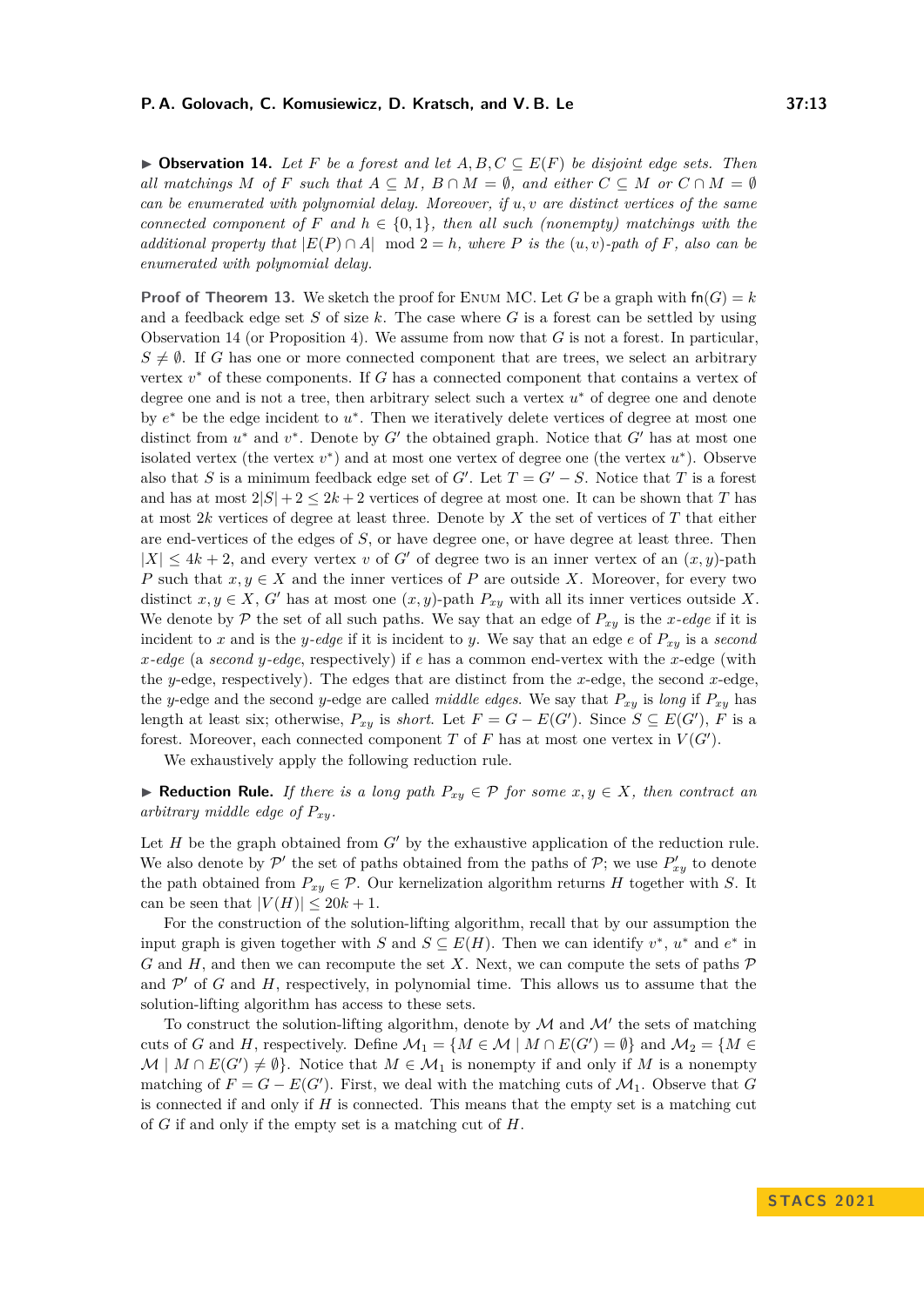#### **37:14 Parameterized Enumeration Kernels and Matching Cuts**

Suppose that *H* has the empty matching cut. Then the solution-lifting algorithm, given this matching cut of *H*, outputs the matching cuts of  $\mathcal{M}_1$ . Notice that  $\mathcal{M}_1 \neq \emptyset$ , because  $\mathcal{M}_1$  contains the empty matching cut. The solution-lifting algorithm outputs the empty matching cut and all nonempty matchings of *F* using Observation [14.](#page-11-2)

Assume now that *H* is connected. Then *G* is connected as well and  $\mathcal{M}_1 \neq \emptyset$  if and only if  $F \neq \emptyset$ . By the construction of *G'*, if *F* is not empty, then *G* has a vertex of degree one. In particular, the kernelization algorithm selects  $u^*$  and  $e^*$  in this case. Notice that  $e^*$  is a bridge of *G*, and it holds that  ${e^*}$  is a matching cut of both *G* and *H*. Observe also that  ${e^*} \in M_2$ . This matching cut is generated by the solution-lifting algorithm for the cut  ${e^*}$  of *H*: when the algorithm finishes listing the matching cuts of  $M_2$  for  ${e^*}$ , it switches to the listing of all nonempty matchings of *F*. This can be done with polynomial delay by Observation [14.](#page-11-2)

Next, we analyze the matching cuts of  $M_2$ . By definition, a matching cut M of G is in  $M_2$  if  $M ∩ E(G') \neq \emptyset$ . This means that  $M ∩ E(G')$  is a matching cut of  $G'$ , and for a nonempty matching *M* of *G*,  $M \in M_2$  if and only if  $M \cap E(G')$  is a nonempty matching cut of *G*′ . We exploit this property and the solution-lifting algorithm lists nonempty matching cuts of *G*′ and then for each matching cut of *G*′ , it outputs all its possible extensions by matchings of *F*. For this, we define the following relation between matching cuts of *H* and *G*′ . Let  $M$  be a nonempty matching cut of  $H$  and let  $M'$  be a nonempty matching of  $G'$  (note that we do not require  $M'$  to be a matching cut). We say that  $M'$  is *equivalent* to  $M$  if the following holds:

- (i)  $M \cap E(H[X]) = M' \cap E(G[X])$  (note that  $H[X] = G[X]$ ).
- (ii) For every  $P_{xy} \in \mathcal{P}$  such that  $P_{xy}$  is short,  $M \cap E(P'_{xy}) = M' \cap E(P_{xy})$  (note that  $P_{xy} = P'_{xy}$  in this case).
- (iii) For every long  $P_{xy} \in \mathcal{P}$ ,
	- (a)  $M \cap E(P'_{xy}) \neq \emptyset$  if and only if  $M' \cap E(P_{xy}) \neq \emptyset$ ,
	- (**b**)  $|M \cap E(P'_{xy})| \mod 2 = |M' \cap E(P_{xy})| \mod 2$ ,
	- (c) the *x*-edge (*y*-edge, respectively) of  $P'_{xy}$  is in  $M'$  if and only if the *x*-edge (*y*-edge, respectively) of  $P_{xy}$  is in  $M$ ,
	- (d) if for the second *x*-edge  $e_x$ , the second *y*-edge  $e_y$  and the middle edge *e* of  $P'_{xy}$ ,  $|M \cap \{e_x, e_y, e\}| = 1$ , then
		- $e_x \in M$  ( $e_y \in M$ , respectively) if and only if  $e_x \in M'$  and  $e_y \notin M'$  ( $e_x \notin M'$ ) and  $e_y \in M'$ , respectively),
		- $e \in M$  if and only if either  $e_x, e_y \in M'$  or  $e_x, e_y \notin M'$ .

(note that  $e_x$ ,  $e_y$  are the second *x*-edge and *y*-edge of  $P_{xy}$ , because  $P'_{xy}$  is constructed by contracting of some middle edges of  $P_{xy}$ ).

<span id="page-13-0"></span>We use the properties of the relation summarized in the following claim.

- $\triangleright$  Claim 15.
	- **(i)** For every nonempty matching cut *M* of *H*, there is a nonempty matching *M*′ of *G*′ that is equivalent to *M*.
- **(ii)** For every nonempty matching cut *M* of *H* and every nonempty matching *M*′ of *G*′ equivalent to  $M$ ,  $M'$  is a matching cut of  $G'$ .
- **(iii)** Every nonempty matching cut *M*′ of *G*′ is equivalent to at most one matching cut of *H*.
- **(iv)** For every nonempty matching cut *M*′ of *G*′ , there is a nonempty matching cut of *M* such that *M*′ is equivalent to *M*.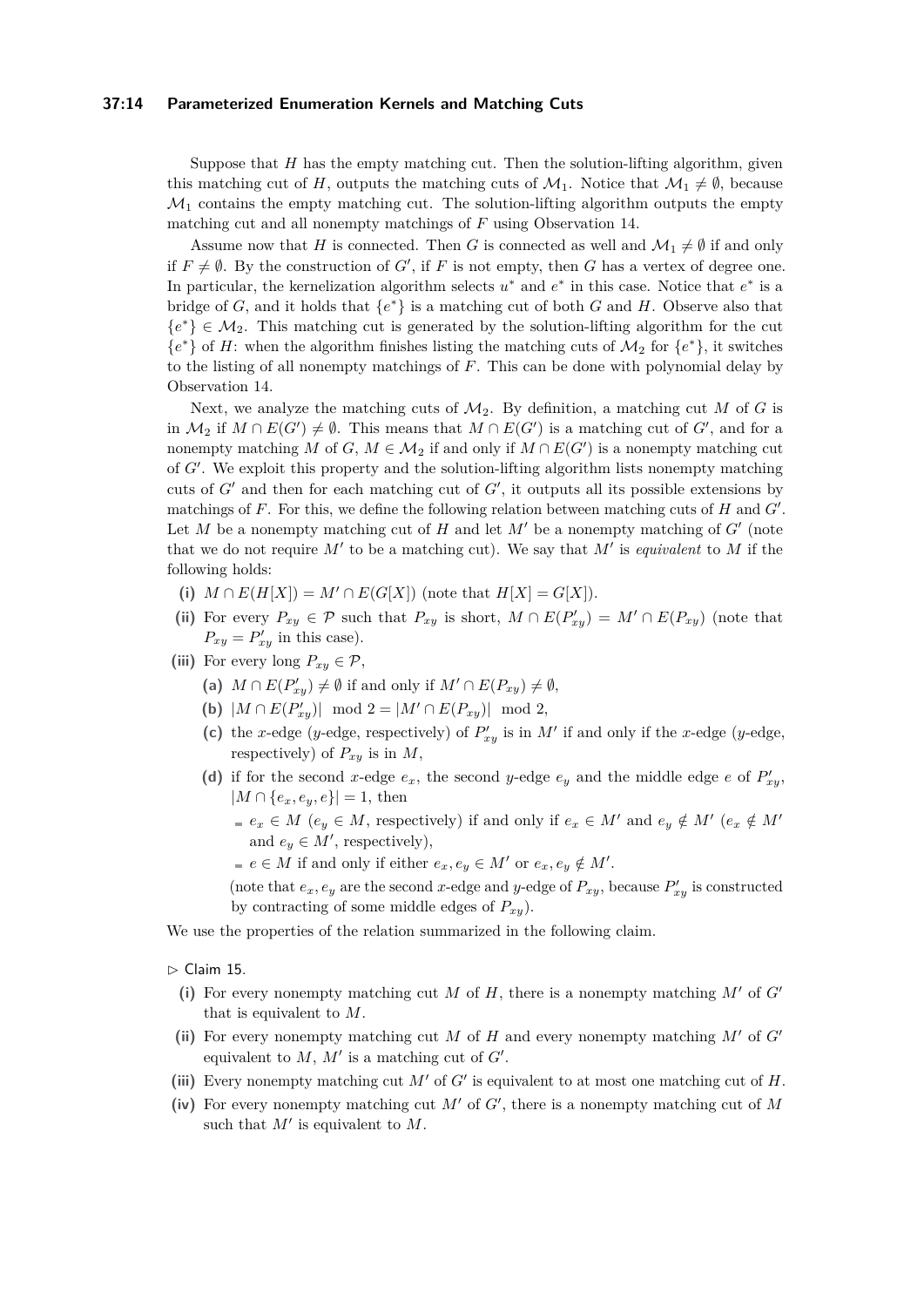#### **P. A. Golovach, C. Komusiewicz, D. Kratsch, and V. B. Le 37:15**

Claim [15](#page-13-0) allows us to construct the solution-lifting algorithm for nonempty matching cuts of  $H$  that outputs nonempty matching cuts from  $\mathcal{M}_2$ . For each nonempty matching cut *M* of *H*, the algorithm lists the matching cuts  $M'$  of  $G'$  such that  $M'$  is equivalent to  $M$ . Then for each  $M'$ , we extend  $M'$  to matching cuts of  $G$  by adding matchings of  $F = G - E(G')$ . For this, we consider the algorithm ENUMPATH( $P_{x,y}$ *, A, B, C, h*) that given a path  $P_{xy} \in \mathcal{P}$ , disjoint sets  $A, B, C \subseteq E(P_{xy})$ , and an integer  $h \in \{0, 1\}$ , enumerates with polynomial delay all nonempty matchings *M* of  $P_{xy}$  such that  $A \subseteq M$ ,  $B \cap M = \emptyset$ , either  $C \subseteq M$  or  $C \cap M = \emptyset$ , and  $|M|$  mod  $2 = h$ . Such an algorithm exists by Observation [14.](#page-11-2) We also use the algorithm  $\text{EWMMATCHF}(M)$  that, given a matching cut M of  $G'$ , lists all matching cuts of *G* of the form  $M \cup M'$ , where  $M'$  is a matching of *F*. ENUMMATCHF(*M*) is constructed as follows. Let *A* be the set of edges of *F* incident to the end-vertices of *F* (recall that each connected component of  $F$  contains at most one vertex of  $V(G')$ ). Then we enumerate the matchings *M'* of *F* such that  $M' \cap A = \emptyset$ . This can be done with polynomial delay by Observation [14.](#page-11-2)

**Algorithm 2** ENUMEQUIVALENT $(L, \mathcal{R})$ .

<span id="page-14-0"></span> **if**  $\mathcal{R} = \emptyset$  **then**  call  $ENUMMATEHF(M)$ ; return every matching cut *M*′ generated by the algorithm and **quit <sup>4</sup> end else if**  $\mathcal{R} \neq \emptyset$  **then**  select arbitrary  $P_{xy} \in \mathcal{R}$ ; set  $A := \emptyset$ ;  $B := \emptyset$ ;  $C := \emptyset$ ;  $h := |M \cap E(P'_{xy})| \mod 2$ ; **if**  $e_x \in M$  **then** set  $A := A \cup \{e_x\};$  **if**  $e_y \in M$  **then** set  $A := A \cup \{e_y\};$  **if**  $e'_x \in M$  *and*  $e, e'_y \notin M$  **then** set  $A := A \cup \{e'_x\}$  and  $B := B \cup \{e'_y\};$  **if**  $e'_y \in M$  *and*  $e, e'_x \notin M$  **then** set  $A := A \cup \{e'_y\}$  and  $B := B \cup \{e'_x\};$  **if**  $e \in M$  *and*  $e'_x, e'_y \notin M$  **then** set  $C := C \cup \{e'_x, e'_y\};$  call EnumPath(*Px,y, A, B, C, h*); **foreach** *nonempty matching Z* generated by ENUMPATH( $P_{x,y}$ ,  $A, B, C, h$ ) **do** 15 ENUMEQUIVALENT $(L \cup Z, \mathcal{R} \setminus \{P_{xy}\})$ **<sup>16</sup> end <sup>17</sup> end**

We use ENUMPATH and ENUMMATCHF as subroutines of the recursive branching algo-rithm ENUMEQUIVALENT (see Algorithm [2\)](#page-14-0) that, given a matching  $M$  of  $H$ , takes as an input a matching *L* of *G* and  $\mathcal{R} \subseteq \mathcal{P}$  and outputs the matching cuts *M'* of *G* such that (i)  $L \subseteq M'$ , (ii)  $M'$  is equivalent to  $M$ , and (iii) the constructed matchings  $M'$  differ only by some edges of the paths  $P_{xy} \in \mathcal{R}$ . To initiate the computations, we construct the initial matching  $L'$  of *G* and the initial set of paths  $\mathcal{R}' \subseteq \mathcal{P}$  as follows. We define  $\mathcal{R}' \subseteq \mathcal{P}$  to be the set of long paths  $P_{xy} \subseteq \mathcal{P}$  such that  $P'_{xy} \cap M \neq \emptyset$ . Then  $L' \subseteq M$  is the set of edges of M that are not in the paths of  $\mathcal{R}'$ . Recall that as an intermediate step, we enumerate nonempty matching cuts of *G*′ that are equivalent to *M*. Then it can be noted that to do this, we have to enumerate all possible extensions of  $M$  to  $M'$  satisfying condition (iii) of the equivalence definition. Therefore, we call  $\text{EnumEQUIVALENT}(L', \mathcal{R}')$  to solve the enumeration problem. It can be seen that  $\text{EnumEQUIVALENT}(L', \mathcal{R}')$  enumerates with polynomial delay all nonempty matching cuts  $M \in \mathcal{M}_2$  such that  $M' \cap E(G')$  is a nonempty matching cut of  $G'$  equivalent to *M*.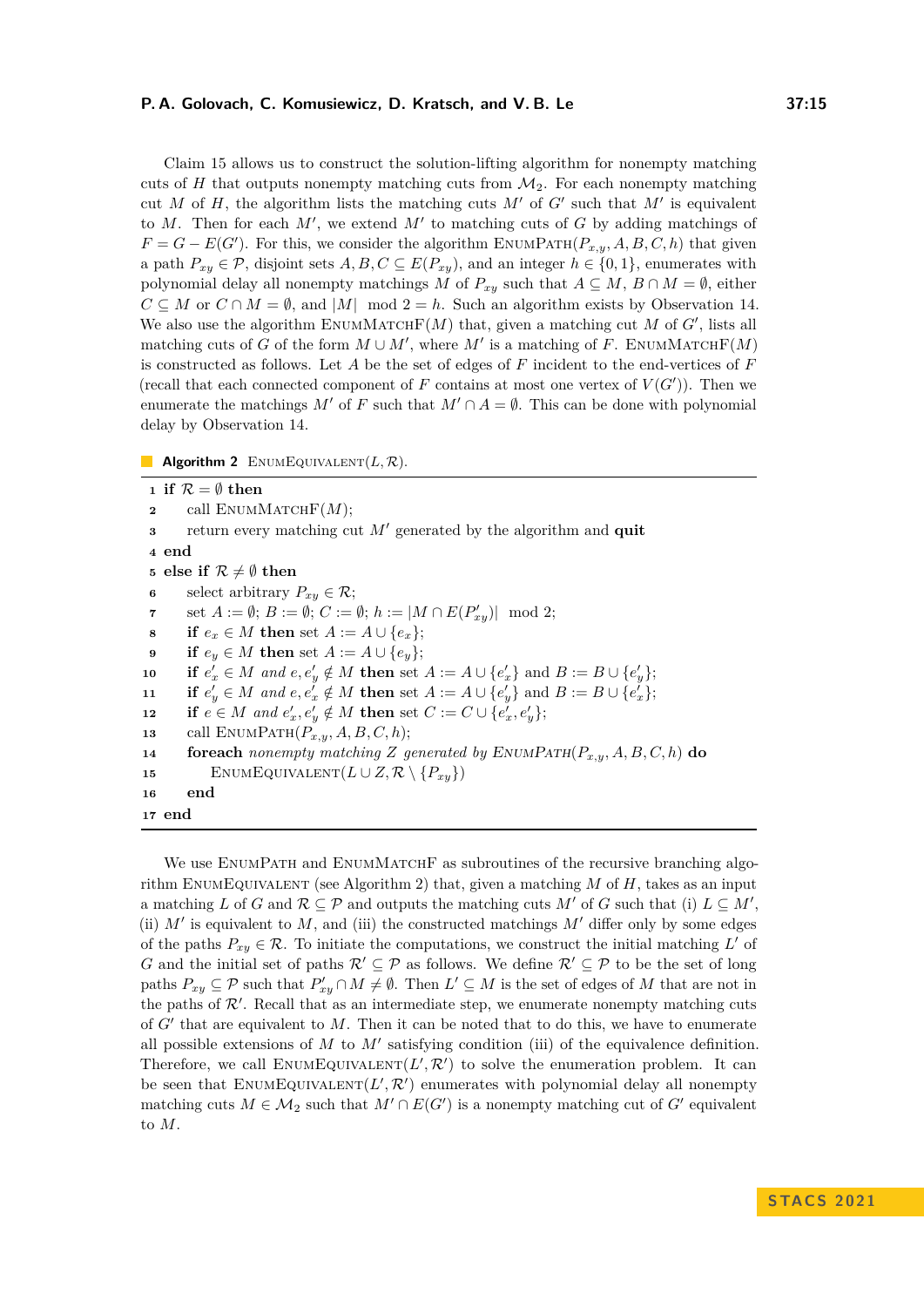#### **37:16 Parameterized Enumeration Kernels and Matching Cuts**

To summarize, recall that if *H* is connected and has a vertex of degree one, we used the matching cut  ${e^*}$  to list the matching cuts formed by the edges of  $F = G - E(G')$ . Clearly,  ${e^*}$  is generated by ENUMEQUIVALENT $(L', \mathcal{R}')$  for  $L'$  and  $\mathcal{R}'$  constructed for  $M = {e^*}$ . Therefore, we conclude that the solution-lifting algorithm satisfies condition (ii<sup>∗</sup> ) of the definition of a polynomial-delay enumeration kernel.

## **6 Conclusion**

We initiated the systematic study of enumeration kernelization for several variants of the matching cut problem. We obtained fully-polynomial (polynomial-delay) enumeration kernels for the parameterizations by the vertex cover number, twin-cover number, neighborhood diversity, modular width, and feedback edge number. Since the solution-lifting algorithms are simple branching algorithms, these kernels give a condensed view of the solution sets which may be interesting in applications where one may want to inspect all solutions manually. Restricting to polynomial-time and polynomial-delay solution-lifting algorithms seems helpful in the sense that they will usually be easier to understand.

There are many topics for further research in enumeration kernelization. For MATCHING CUT, it would be interesting to investigate other structural parameters, like the feedback vertex number (see [\[10\]](#page-16-4) for the definition). More generally, the area of enumeration kernelization seems still somewhat unexplored. It would be interesting to see applications of the various kernel types to other enumeration problems. For this, it seems to be important to develop general tools for enumeration kernelizations. For example, is it possible to establish a framework for enumeration kernelization lower bounds similar to the techniques used for classical kernels [\[4,](#page-15-3) [5\]](#page-15-4) (see also [\[10,](#page-16-4) [15\]](#page-16-5))?

Concerning the counting and enumeration of matching cuts, we also proved the upper bound  $F(n+1) - 1$  for the maximum number of matching cuts of an *n*-vertex graph and showed that the bound is tight. What can be said about the maximum number of minimal and maximal matching cuts? It is not clear whether our lower bounds given in Propositions [7](#page-7-4) and [8](#page-8-0) are tight. Finally, it seems promising to study enumeration kernels for d-CUT [\[21\]](#page-16-10), a generalization of Matching Cut that has recently received some attention.

#### **References**

- <span id="page-15-0"></span>**1** N. R. Aravind, Subrahmanyam Kalyanasundaram, and Anjeneya Swami Kare. On structural parameterizations of the matching cut problem. In Xiaofeng Gao, Hongwei Du, and Meng Han, editors, *Combinatorial Optimization and Applications - 11th International Conference, COCOA 2017, Shanghai, China, December 16-18, 2017, Proceedings, Part II*, volume 10628 of *Lecture Notes in Computer Science*, pages 475–482, 2017.
- <span id="page-15-1"></span>**2** Matthias Bentert, Till Fluschnik, André Nichterlein, and Rolf Niedermeier. Parameterized aspects of triangle enumeration. *J. Comput. Syst. Sci.*, 103:61-77, 2019. [doi:10.1016/j.jcss.](https://doi.org/10.1016/j.jcss.2019.02.004) [2019.02.004](https://doi.org/10.1016/j.jcss.2019.02.004).
- <span id="page-15-2"></span>**3** Hans L. Bodlaender. A linear-time algorithm for finding tree-decompositions of small treewidth. *SIAM J. Comput.*, 25(6):1305–1317, 1996. [doi:10.1137/S0097539793251219](https://doi.org/10.1137/S0097539793251219).
- <span id="page-15-3"></span>**4** Hans L. Bodlaender, Rodney G. Downey, Michael R. Fellows, and Danny Hermelin. On problems without polynomial kernels. *J. Comput. Syst. Sci.*, 75(8):423–434, 2009. [doi:](https://doi.org/10.1016/j.jcss.2009.04.001) [10.1016/j.jcss.2009.04.001](https://doi.org/10.1016/j.jcss.2009.04.001).
- <span id="page-15-4"></span>**5** Hans L. Bodlaender, Bart M. P. Jansen, and Stefan Kratsch. Kernelization lower bounds by cross-composition. *SIAM J. Discret. Math.*, 28(1):277–305, 2014. [doi:10.1137/120880240](https://doi.org/10.1137/120880240).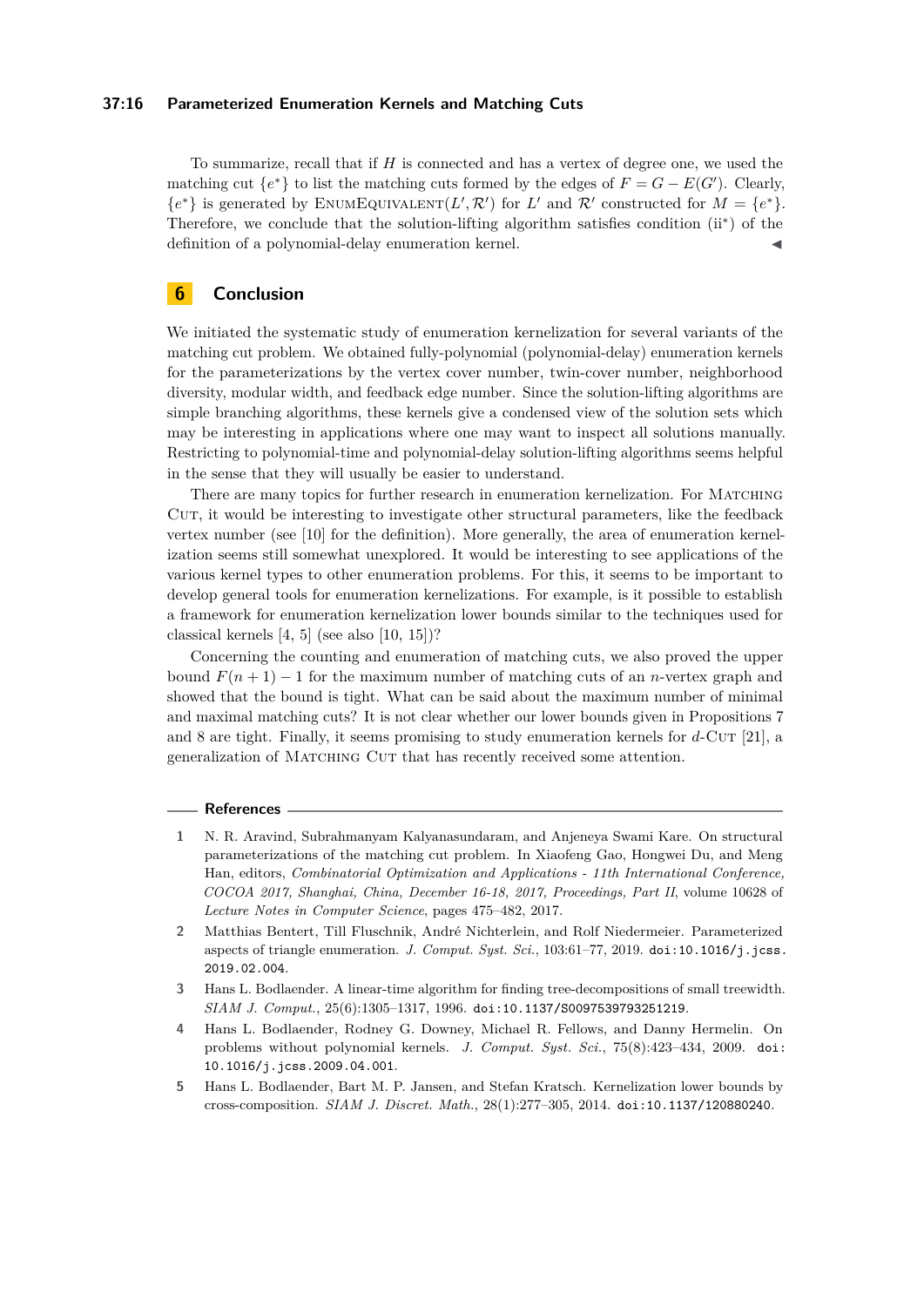#### **P. A. Golovach, C. Komusiewicz, D. Kratsch, and V. B. Le 37:17**

- <span id="page-16-14"></span>**6** Marin Bougeret, Bart M. P. Jansen, and Ignasi Sau. Bridge-depth characterizes which structural parameterizations of vertex cover admit a polynomial kernel. In *47th International Colloquium on Automata, Languages, and Programming, ICALP 2020, July 8-11, 2020, Saarbrücken, Germany (Virtual Conference)*, volume 168 of *LIPIcs*, pages 16:1–16:19, 2020. [doi:10.4230/LIPIcs.ICALP.2020.16](https://doi.org/10.4230/LIPIcs.ICALP.2020.16).
- <span id="page-16-7"></span>**7** Vasek Chvátal. Recognizing decomposable graphs. *Journal of Graph Theory*, 8(1):51–53, 1984. [doi:10.1002/jgt.3190080106](https://doi.org/10.1002/jgt.3190080106).
- <span id="page-16-13"></span>**8** Bruno Courcelle. Linear delay enumeration and monadic second-order logic. *Discret. Appl. Math.*, 157(12):2675–2700, 2009. [doi:10.1016/j.dam.2008.08.021](https://doi.org/10.1016/j.dam.2008.08.021).
- <span id="page-16-0"></span>**9** Nadia Creignou, Arne Meier, Julian-Steffen Müller, Johannes Schmidt, and Heribert Vollmer. Paradigms for parameterized enumeration. *Theory Comput. Syst.*, 60(4):737–758, 2017. [doi:10.1007/s00224-016-9702-4](https://doi.org/10.1007/s00224-016-9702-4).
- <span id="page-16-4"></span>**10** Marek Cygan, Fedor V. Fomin, Lukasz Kowalik, Daniel Lokshtanov, Dániel Marx, Marcin Pilipczuk, Michal Pilipczuk, and Saket Saurabh. *Parameterized Algorithms*. Springer, 2015. [doi:10.1007/978-3-319-21275-3](https://doi.org/10.1007/978-3-319-21275-3).
- <span id="page-16-1"></span>**11** Peter Damaschke. Parameterized enumeration, transversals, and imperfect phylogeny reconstruction. *Theor. Comput. Sci.*, 351(3):337–350, 2006. [doi:10.1016/j.tcs.2005.10.004](https://doi.org/10.1016/j.tcs.2005.10.004).
- <span id="page-16-2"></span>**12** Peter Damaschke. Fixed-parameter enumerability of cluster editing and related problems. *Theory Comput. Syst.*, 46(2):261–283, 2010.
- <span id="page-16-11"></span>**13** Reinhard Diestel. *Graph Theory, 4th Edition*, volume 173 of *Graduate texts in mathematics*. Springer, 2012.
- <span id="page-16-3"></span>**14** Henning Fernau. On parameterized enumeration. In *Computing and Combinatorics, 8th Annual International Conference, COCOON 2002, Singapore, August 15-17, 2002, Proceedings*, volume 2387 of *Lecture Notes in Computer Science*, pages 564–573. Springer, 2002. [doi:](https://doi.org/10.1007/3-540-45655-4_60) [10.1007/3-540-45655-4\\_60](https://doi.org/10.1007/3-540-45655-4_60).
- <span id="page-16-5"></span>**15** Fedor V. Fomin, Daniel Lokshtanove, Saket Saurabh, and Meirav Zehavi. *Kernelization. Theory of Parameterized Preprocessing*. Cambridge University Press, Cambridge, 2019. [doi:](https://doi.org/10.1017/9781107415157) [10.1017/9781107415157](https://doi.org/10.1017/9781107415157).
- <span id="page-16-6"></span>**16** Fedor V. Fomin, Saket Saurabh, and Yngve Villanger. A polynomial kernel for proper interval vertex deletion. *SIAM J. Discret. Math.*, 27(4):1964–1976, 2013. [doi:10.1137/12089051X](https://doi.org/10.1137/12089051X).
- <span id="page-16-16"></span>**17** Robert Ganian. Twin-cover: Beyond vertex cover in parameterized algorithmics. In Dániel Marx and Peter Rossmanith, editors, *Parameterized and Exact Computation - 6th International Symposium, IPEC 2011, Saarbrücken, Germany, September 6-8, 2011. Revised Selected Papers*, volume 7112 of *Lecture Notes in Computer Science*, pages 259–271. Springer, 2011. [doi:10.1007/978-3-642-28050-4\\_21](https://doi.org/10.1007/978-3-642-28050-4_21).
- <span id="page-16-17"></span>**18** Robert Ganian. Improving vertex cover as a graph parameter. *Discret. Math. Theor. Comput. Sci.*, 17(2):77–100, 2015. URL: <http://dmtcs.episciences.org/2136>.
- <span id="page-16-15"></span>**19** M. R. Garey and David S. Johnson. *Computers and Intractability: A Guide to the Theory of NP-Completeness*. W. H. Freeman, 1979.
- <span id="page-16-8"></span>**20** Petr Golovach, Christian Komusiewicz, Dieter Kratsch, and Van Bang Le. Refined notions of parameterized enumeration kernels with applications to matching cut enumerations. *CoRR*, abs2101.03800, 2021. [arXiv:2101.03800](http://arxiv.org/abs/2101.03800).
- <span id="page-16-10"></span>**21** Guilherme C. M. Gomes and Ignasi Sau. Finding cuts of bounded degree: Complexity, FPT and exact algorithms, and kernelization. In Bart M. P. Jansen and Jan Arne Telle, editors, *14th International Symposium on Parameterized and Exact Computation, IPEC 2019, September 11-13, 2019, Munich, Germany*, volume 148 of *LIPIcs*, pages 19:1–19:15. Schloss Dagstuhl - Leibniz-Zentrum für Informatik, 2019. [doi:10.4230/LIPIcs.IPEC.2019.19](https://doi.org/10.4230/LIPIcs.IPEC.2019.19).
- <span id="page-16-12"></span>**22** R. L. Graham. On primitive graphs and optimal vertex assignments. *Ann. New York Acad. Sci.*, 175:170–186, 1970.
- <span id="page-16-9"></span>**23** Sun-Yuan Hsieh, Hoàng-Oanh Le, Van Bang Le, and Sheng-Lung Peng. Matching cut in graphs with large minimum degree. In Ding-Zhu Du, Zhenhua Duan, and Cong Tian, editors, *Computing and Combinatorics - 25th International Conference, COCOON 2019, Xi'an, China, July 29-31, 2019, Proceedings*, volume 11653 of *Lecture Notes in Computer Science*, pages 301–312. Springer, 2019. [doi:10.1007/978-3-030-26176-4\\_25](https://doi.org/10.1007/978-3-030-26176-4_25).